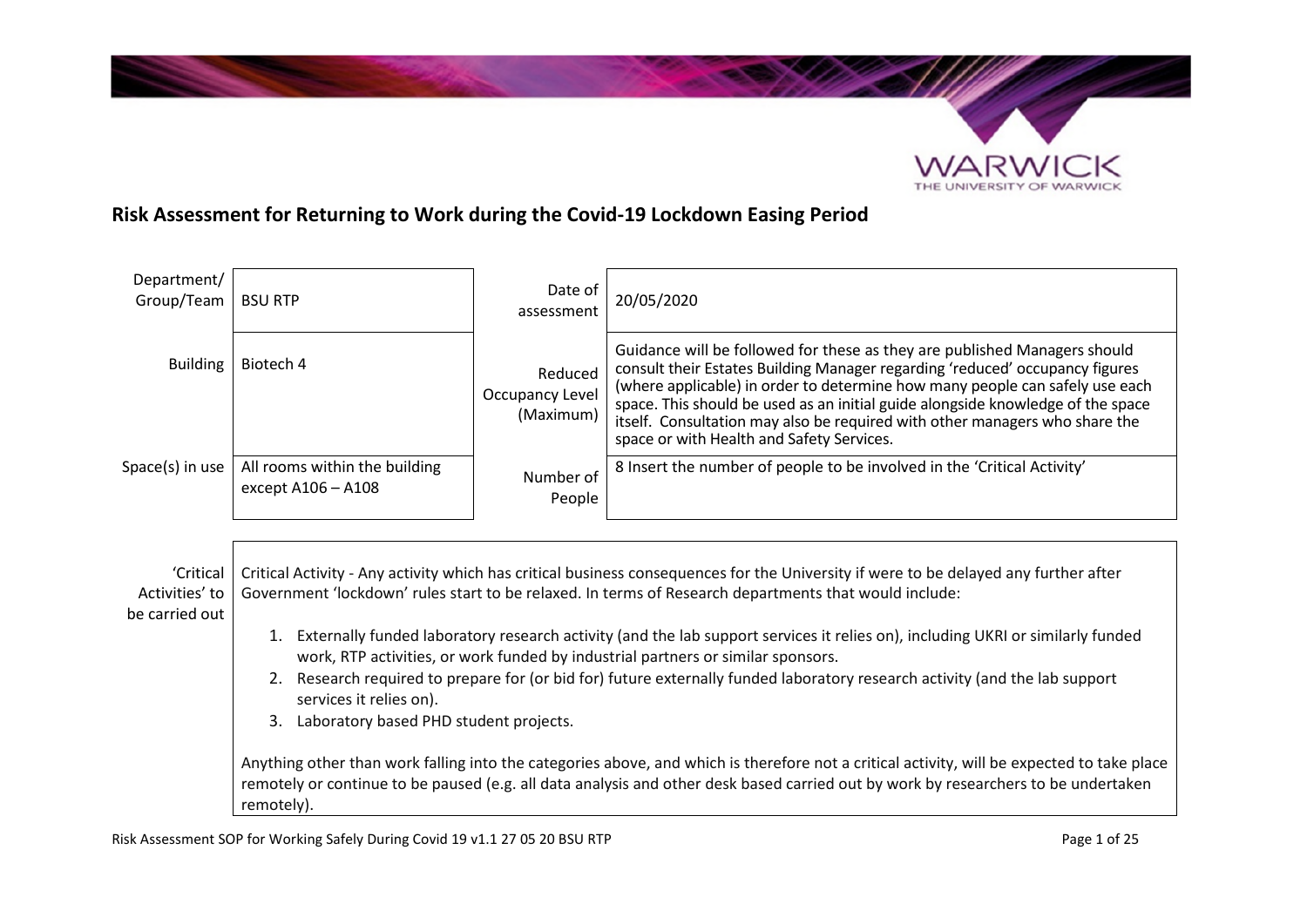

| Line Manager carrying<br>out the assessment | Samantha Dixon                                                                                                                                                                                                                                                                                                                                                                                                                                                                                                                                                                                   |
|---------------------------------------------|--------------------------------------------------------------------------------------------------------------------------------------------------------------------------------------------------------------------------------------------------------------------------------------------------------------------------------------------------------------------------------------------------------------------------------------------------------------------------------------------------------------------------------------------------------------------------------------------------|
|                                             | Further information on Risk Assessment, Covid 19 and general health and safety are available at:                                                                                                                                                                                                                                                                                                                                                                                                                                                                                                 |
|                                             | https://warwick.ac.uk/services/healthsafetywellbeing/managingrisks/<br>https://warwick.ac.uk/services/healthsafetywellbeing/a-z/healthandsafetyguidanceoncovid19                                                                                                                                                                                                                                                                                                                                                                                                                                 |
|                                             |                                                                                                                                                                                                                                                                                                                                                                                                                                                                                                                                                                                                  |
|                                             | There is also a Risk Assessment Moodle training module available via Warwick's MyMoodle.                                                                                                                                                                                                                                                                                                                                                                                                                                                                                                         |
|                                             | If you require support or advice on completing this form please contact your Health and Safety Officer or Health and Safety<br>Adviser:                                                                                                                                                                                                                                                                                                                                                                                                                                                          |
|                                             | https://warwick.ac.uk/services/healthsafetywellbeing/contacts/                                                                                                                                                                                                                                                                                                                                                                                                                                                                                                                                   |
| Staff supporting<br>assessment process      | All BSU staff and the BSU Director                                                                                                                                                                                                                                                                                                                                                                                                                                                                                                                                                               |
|                                             | You must consult with your staff in carrying out this Risk Assessment, and must seek support from any recognised Trades'<br>Union Safety Representatives in particular. Carry out a MS Teams (or similar on-line) meeting with your team before starting<br>this assessment and ask for their input and support. Encourage collaboration and cooperation and seek to provide re-<br>assurance that control measures agreed with the team will be implemented and maintained. You will also need their help to<br>ensure that they support each other in maintaining the agreed control measures. |
|                                             | Re-assure staff that in preparing this template the H&S Services Team have taken Government and TUC guidance into<br>account. Particular assurance might be required for those or are vulnerable, living with vulnerable people, pregnant, in the<br>BAME community, are disabled or who might have child care (or other care provision) challenges at this point in time.                                                                                                                                                                                                                       |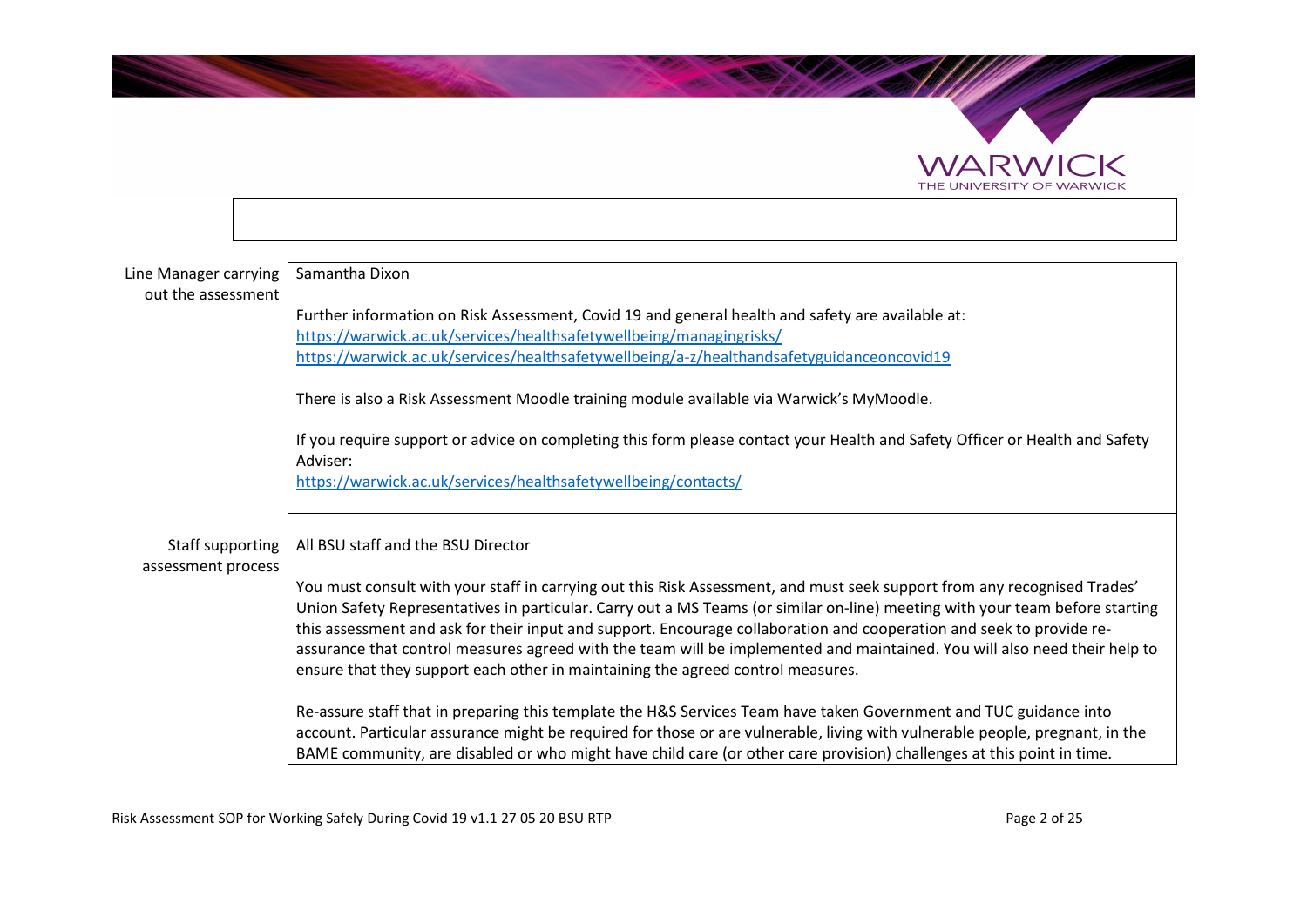

#### **Additional Information**

#### **Staff should not be coming into work unless the work is deemed a 'critical activity' by the University**.

For 'critical activities', managers need to examine the spaces that they require people to work in and determine how they can manage the risks associated with Covid-19 in that space and connected with the work involved. Not all tasks need to be completed on campus and staff must only come to campus if they cannot do the work from home, and only then to complete the essential tasks before going home to continue working from there for the rest of the day/week. Managers should be minimising the amount of time they or their staff need to be on campus.

#### **Limiting Durations of Work**

Time spent with others, as well as distancing, is an important control measure. People might only need to come to campus to complete their 'critical activity' tasks and then could go home to continue working from there for the rest of the day/week. Wherever possible managers/supervisors should be minimising the amount of time they or their staff need to be on site.

#### **Meetings**

Meetings should only be held if absolutely necessary, and should be held as on-line meetings, even if some or all of the participants are on campus. Where this is not possible meetings must be held where 2 metre distancing can be maintained and preferably in a well ventilated space or outdoors.

#### **Other Risk Assessments**

Risk assessments already in place (for work activities, chemicals, biological agents, work equipment, etc.) are still applicable and must complement the risks and risk control measures covered in this specific risk assessments. These risks need to be assessed jointly and a holistic approach to ensuring the health and safety of individuals adopted.

#### **Further information**

Refer also to the Standard Operating Procedure for staff returning to work to carry out 'Critical Activities' during Covid-19 lockdown easing period, which is included at the end of this assessment.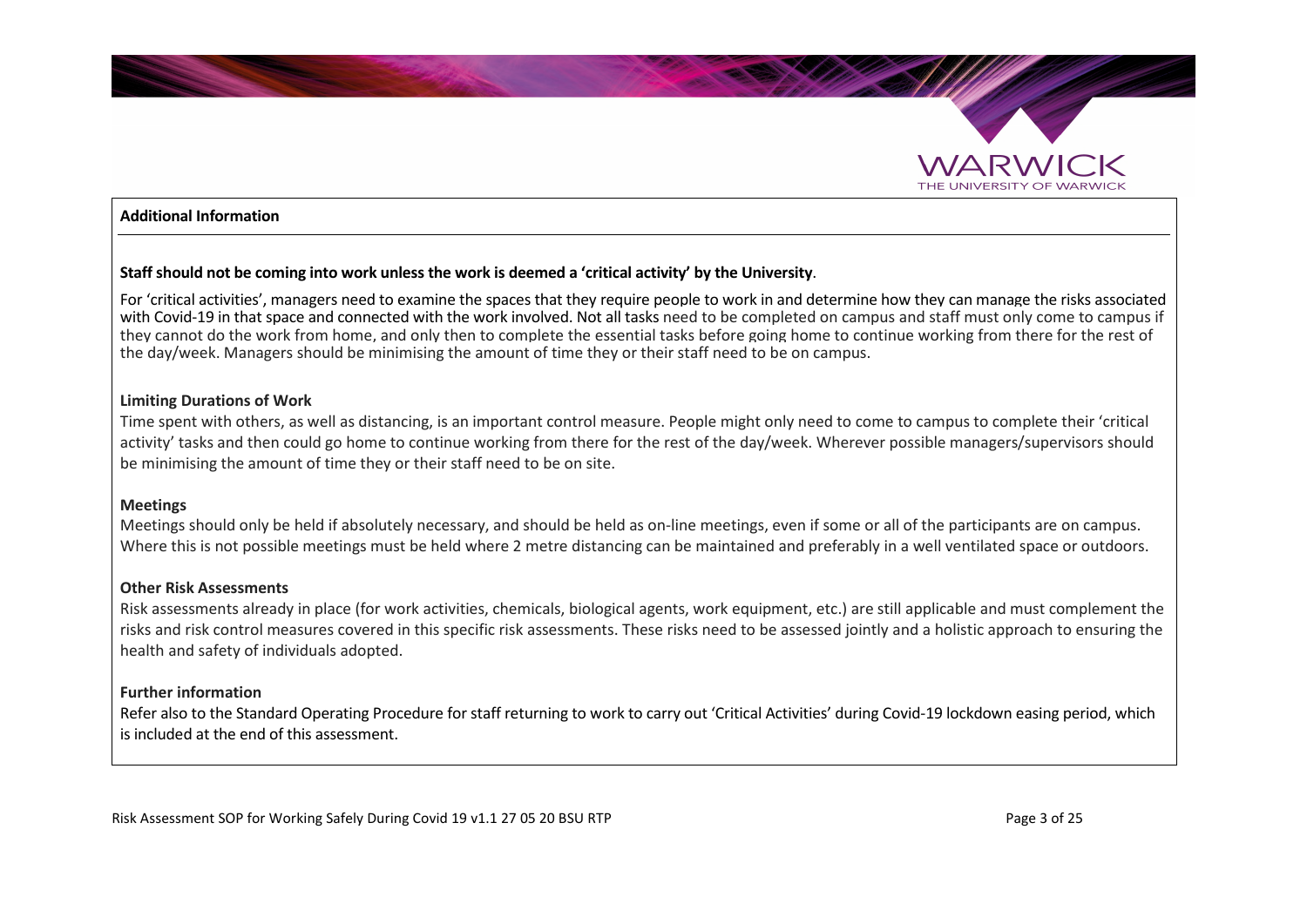

**SANDRO** 

|           | <b>Hierarchy of Control Measures to be used</b>                                                                                                                                                                                                                                                                                                                                                                                 | <b>Control Measure</b>                                                                                                     |
|-----------|---------------------------------------------------------------------------------------------------------------------------------------------------------------------------------------------------------------------------------------------------------------------------------------------------------------------------------------------------------------------------------------------------------------------------------|----------------------------------------------------------------------------------------------------------------------------|
|           | (these are listed in order of priority, but a combination of controls may be required)                                                                                                                                                                                                                                                                                                                                          | (Please answer the questions in this column)                                                                               |
| Eliminate | Any staff reporting that they are unwell with symptoms of Coronavirus<br>(Covid-19) must be told not travel to or attend the University. Their<br>sickness absence should be recorded within the University HR System<br>SuccessFactors. Testing is available for any members of staff deemed to<br>be required to come to work by the University for 'critical activities'.                                                    | Does your workforce need to come onto campus to<br>carry out this critical work or can they continue to<br>work from home? |
|           | Staff with symptoms must be told to self-isolate, as should staff with<br>members of their household who are showing symptoms, until testing<br>confirms that it is not Covid-19 (see University Covid-19 testing guidance)<br>or the relevant time period has elapsed.                                                                                                                                                         | Yes, animals need daily care and husbandry to<br>comply with the Animal (Scientific Procedures) Act<br>1986 (ASPA).        |
|           | If a member of staff does fall ill, then the space in which they were working<br>should be left empty and well ventilated for at least 72 hours and extra<br>cleaning be arranged with Cleaning Services by the manager.                                                                                                                                                                                                        | Have staff been fully informed of the needs for self-<br>isolation should they have any symptoms<br>whatsoever?            |
|           | Staff who are in the 'extremely vulnerable' group (have received a specific<br>letter from the NHS) are shielded and must not come to work. Staff in the<br>'vulnerable' group need to follow the strictest levels of '2 metre<br>distancing', and they should continue working from home or to stay at<br>home until further notice.                                                                                           | Yes<br>Have staff who are 'extremely vulnerable' or<br>'vulnerable', or live with such people been fully<br>considered?    |
|           | <b>Meetings on campus</b>                                                                                                                                                                                                                                                                                                                                                                                                       |                                                                                                                            |
|           | Meetings should continue to be held as on-line meetings, even if some or all<br>of the participants are on campus. Where this is not possible meetings must<br>be held where 2 metre distancing can be maintained and preferably in a well<br>ventilated space or outdoors. DO NOT invite visitors to come to campus,<br>other than contractors who need to attend to equipment or systems<br>required for a critical activity. | Yes<br>Can meetings be held online, eliminating the need for<br>people to be on campus or for them to congregate?<br>Yes   |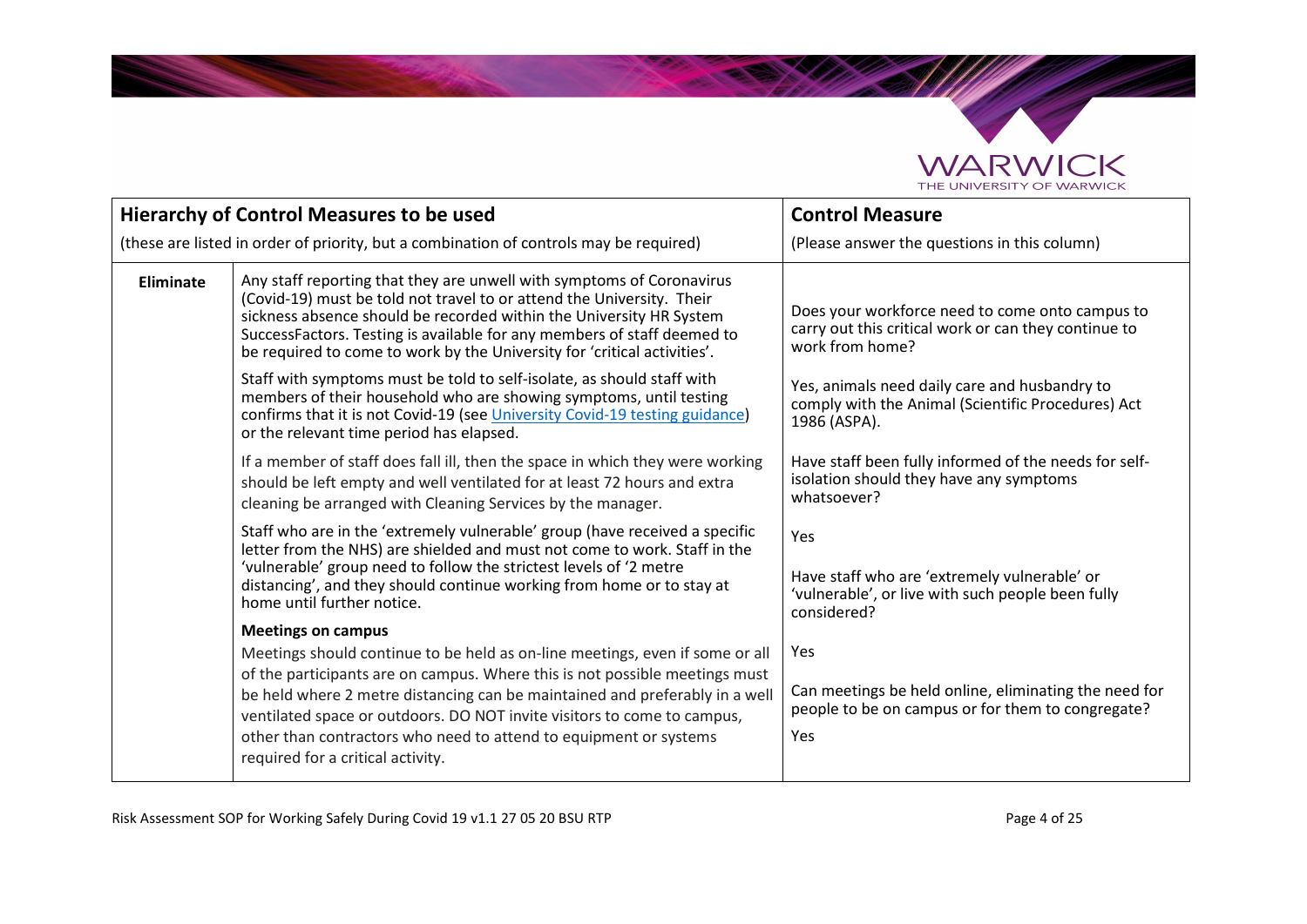

| Reduce                                                                                 | Where 'elimination' cannot be applied consider whether you can 'reduce'<br>the likelihood of persons coming into contact with one another:                          | How can you reduce the number of people required on<br>campus, whether to carry out tasks or to attend<br>meetings?                                                                                    |
|----------------------------------------------------------------------------------------|---------------------------------------------------------------------------------------------------------------------------------------------------------------------|--------------------------------------------------------------------------------------------------------------------------------------------------------------------------------------------------------|
|                                                                                        | Consideration should be given to rotas or shifts in order to keep the number<br>on campus at any one time to a minimum. Night shifts should be avoided,             | BSU staff will be split into two teams working in the unit<br>on alternate weeks ie reducing BSU staff to 50%<br>occupancy at any one time.                                                            |
|                                                                                        | but early and late shifts, or weekend working might be appropriate.                                                                                                 | How will you stagger working times, so that people do<br>not need to be in the same space at the same time?                                                                                            |
|                                                                                        | Booking systems for deliveries or collections, and systems for the use of<br>receptions, should be set up in such a way as to minimise person-to-person<br>contact. | Working times will not be altered, but BSU staff will be<br>allocated to different rooms within the BSU where<br>possible, or work in different areas of larger rooms<br>ensuring they are > 2m apart. |
|                                                                                        | People must be encouraged to leave the University as soon as they have<br>finished the activity which cannot be conducted from home.                                | How will you reduce the hours that people need to be<br>on site?                                                                                                                                       |
|                                                                                        | Wherever possible, all data should be uploaded to a shared drive or system<br>which allows the analysis or work to be undertaken at home.                           | BSU staff onsite need to complete a range of practical<br>tasks to ensure welfare standards are maintained.<br>Once all work is complete for the day/week, staff will                                  |
| Writing-up of experiments, results and reports must be conducted at home.<br>possible. | leave the BSU to complete other tasks at home where                                                                                                                 |                                                                                                                                                                                                        |
|                                                                                        |                                                                                                                                                                     | How does your booking process control the number of<br>people in your facility/space?                                                                                                                  |
|                                                                                        |                                                                                                                                                                     | Maximum room occupancy will be displayed on the<br>door to each room and BSU staff will ensure these<br>numbers are not exceeded. Room bookings for<br>procedure rooms will continue via sharepoint. A |
|                                                                                        |                                                                                                                                                                     | separate RA will be completed for more specific BSU<br>tasks.                                                                                                                                          |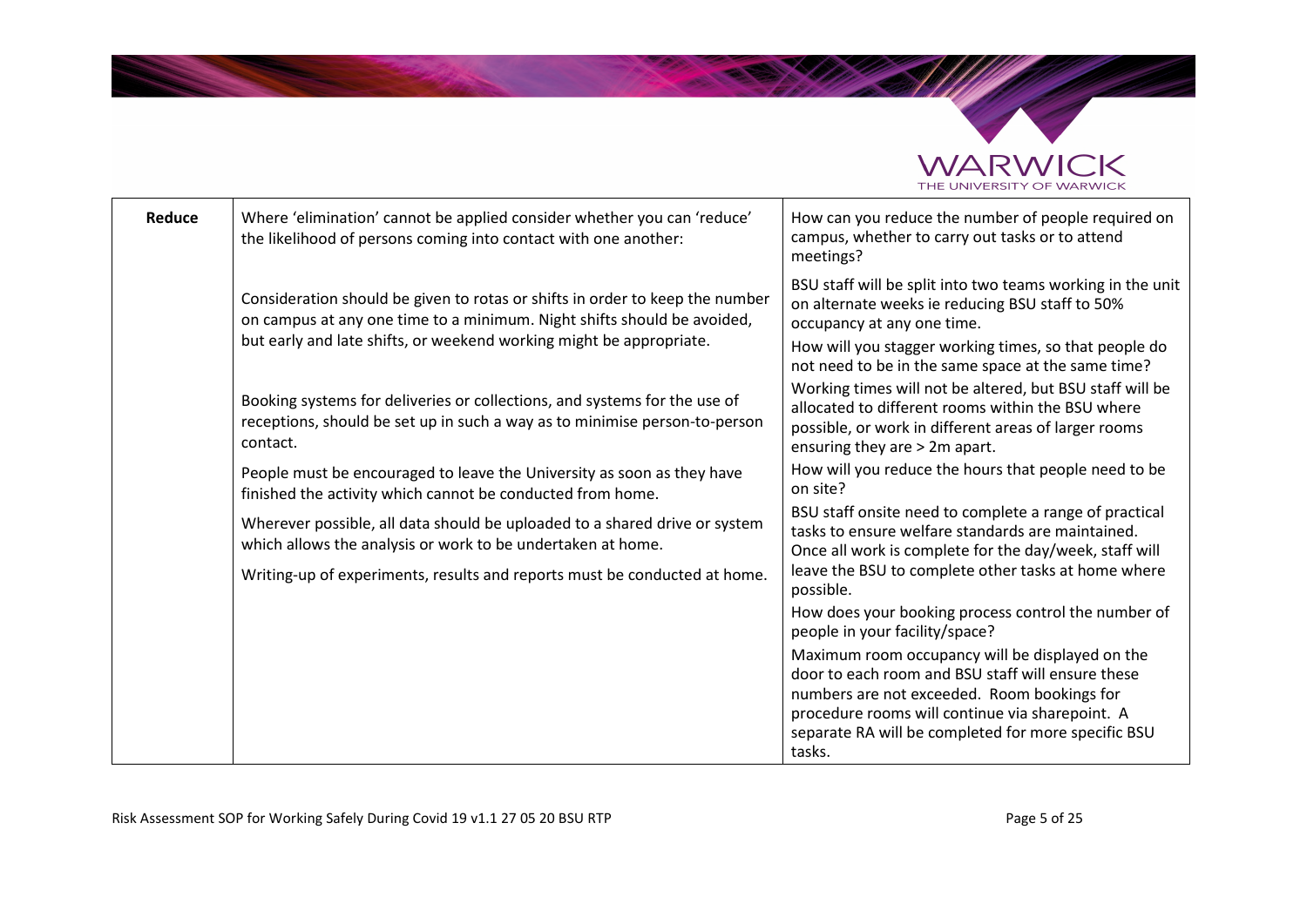

|         |                                                                                                                                                                                                                                                                                                                                                                                                                                                                                                                                                 | If the spaces you manage are big enough, can you<br>minimise the frequency and time that people could<br>potentially come into contact with each other?<br>Where possible, staff will work in different rooms or<br>>2m away from each other in the same room.<br>What floor markings can be provided to ensure that<br>people maintain 2m distancing? Contact Estates via the<br>Helpdesk if you wish to mark the floor in your area. |
|---------|-------------------------------------------------------------------------------------------------------------------------------------------------------------------------------------------------------------------------------------------------------------------------------------------------------------------------------------------------------------------------------------------------------------------------------------------------------------------------------------------------------------------------------------------------|----------------------------------------------------------------------------------------------------------------------------------------------------------------------------------------------------------------------------------------------------------------------------------------------------------------------------------------------------------------------------------------------------------------------------------------|
|         |                                                                                                                                                                                                                                                                                                                                                                                                                                                                                                                                                 | There's only one way into and out of the building and<br>all rooms so a one-way system would not be possible. In<br>general, 2m marking on the floor would not be practical<br>for the work being undertaken in the facility, but clear<br>signs will be displayed                                                                                                                                                                     |
| Isolate | Where work activities have to be carried out with others, and persons<br>have to work within relative close proximity to one another for<br>intermittent work activities:                                                                                                                                                                                                                                                                                                                                                                       | Do you need to introduce screens or barriers to<br>separate people?                                                                                                                                                                                                                                                                                                                                                                    |
|         | Screens (such as Perspex screens) and barriers (to keep people back from<br>reception desks for example) must be deployed where there is regular<br>contact with people which cannot be eliminated.<br>Try to keep staff groups small and consistent as far as possible, forming<br>fixed teams and partnering arrangements for people whilst at work. The<br>number of different contacts people have with others at work should be<br>kept as low as is possible.<br>Consider access for cleaners, IT staff, Estates staff, etc. and how such | No, rooms sizes or changes in procedures will eliminate<br>the requirement for screens or barriers<br>How will you reduce the team size to be as small as<br>possible, or identify fixed teams/partnering?<br>How will you ensure people conduct their work away<br>from each other?<br>Where possible, BSU staff will be split into separate<br>rooms to conduct cleaning, health checking and daily                                  |
|         | activities can be carried out safely.                                                                                                                                                                                                                                                                                                                                                                                                                                                                                                           | husbandry routines. In larger rooms multiple people                                                                                                                                                                                                                                                                                                                                                                                    |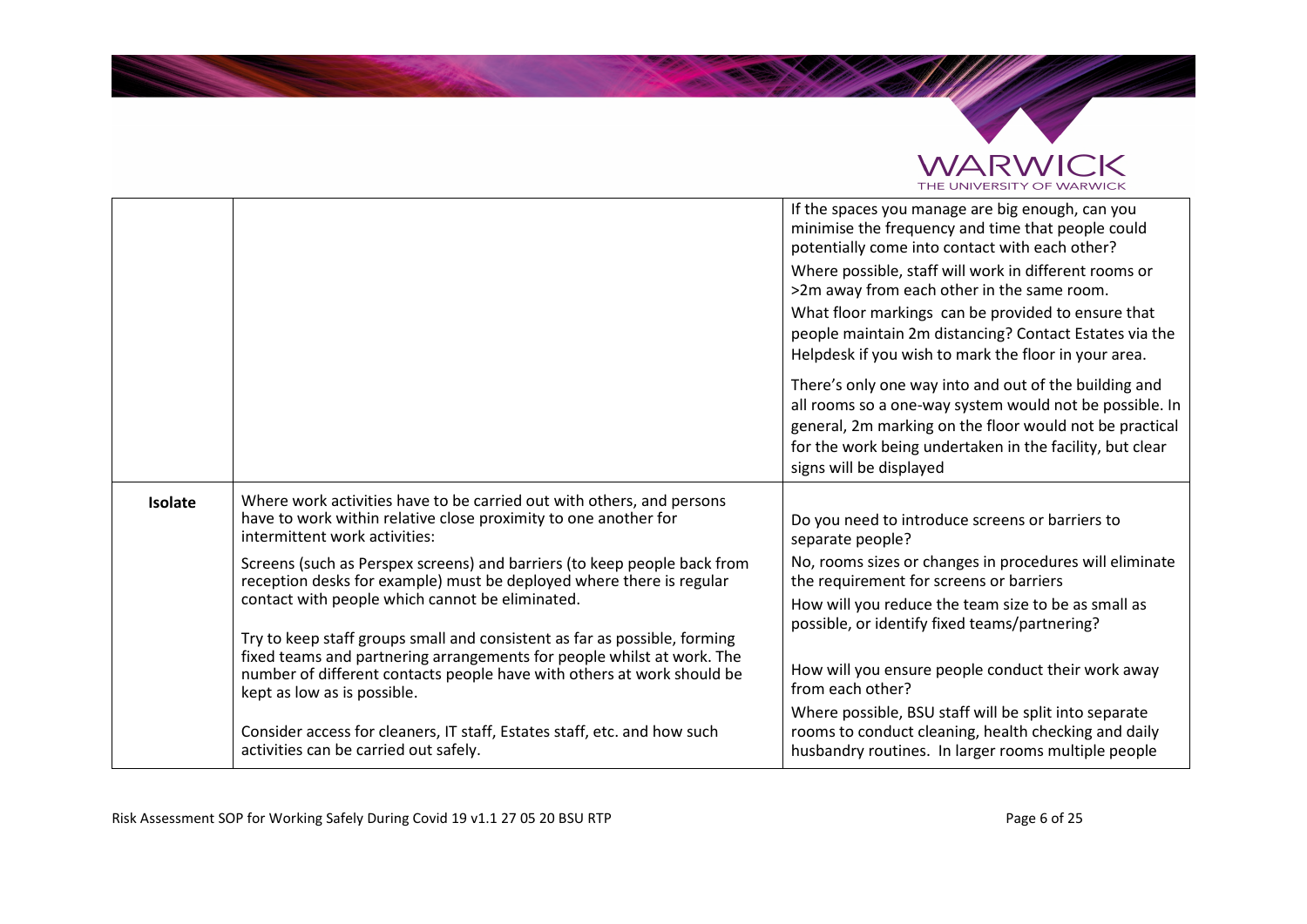

|         | Ventilation and fresh air is important - desk top humidifiers must not be<br>used in the workplace.                                                                                                                                                                                                                                                                                                                                                                                                                                                                                                                                                                                                                                                                                                                                                                                                                                      | may work in separated areas using LEV hoods to ensure<br>distancing and safe working.                                                                                                                                                                                                                                                                                                                                                                                                                                                                                                                                                        |
|---------|------------------------------------------------------------------------------------------------------------------------------------------------------------------------------------------------------------------------------------------------------------------------------------------------------------------------------------------------------------------------------------------------------------------------------------------------------------------------------------------------------------------------------------------------------------------------------------------------------------------------------------------------------------------------------------------------------------------------------------------------------------------------------------------------------------------------------------------------------------------------------------------------------------------------------------------|----------------------------------------------------------------------------------------------------------------------------------------------------------------------------------------------------------------------------------------------------------------------------------------------------------------------------------------------------------------------------------------------------------------------------------------------------------------------------------------------------------------------------------------------------------------------------------------------------------------------------------------------|
|         | Justify why you cannot conduct a meeting online, AND is there a space<br>where you can meet with a small number of staff that is in the open or<br>where there is good ventilation, and where 2 metres distancing can take<br>place? Use Teams/Zoom/Skype, etc. for meetings.                                                                                                                                                                                                                                                                                                                                                                                                                                                                                                                                                                                                                                                            | Can you open windows (including in vehicles) or doors<br>to increase ventilation to the space and permit fresh air<br>circulation? [Note: this is not applicable to containment<br>labs or spaces where there is local exhaust ventilation in<br>place as this can affect extraction efficiency]<br>LEV in place in all rooms so no additional ventilation<br>required<br>Is there good general ventilation provided by air<br>handling or air conditioning units where windows<br>cannot be opened?                                                                                                                                         |
|         |                                                                                                                                                                                                                                                                                                                                                                                                                                                                                                                                                                                                                                                                                                                                                                                                                                                                                                                                          | Yes, in all rooms within the Biotech 4 building                                                                                                                                                                                                                                                                                                                                                                                                                                                                                                                                                                                              |
| Control | Where 'critical activity' work within 2 metres just cannot be avoided:<br>Introduce a local system where you will know who is on site and what<br>work they are doing and increase the level of supervision to monitor and<br>manage compliance with the working arrangements.<br>People should work from a desk or work station assigned for their<br>$\bullet$<br>exclusive use, and avoid desk sharing or hot-desking as far as possible:<br>where desks, workstations or equipment have to be shared, these should<br>be cleaned after each use.<br>Workers should conduct their activities by working side by side, or facing<br>$\bullet$<br>away from each other, rather than face to face wherever possible<br>Ensure that there is a means to regularly clean common touchpoints,<br>$\bullet$<br>doors, buttons, handles, tools, equipment etc. in spaces where you do<br>not have routine cleaning by Estates Cleaning staff. | Identify any essential tasks that will require people to<br>potentially work within 2 metres of each other.<br>Yes, surgical procedures will require 2 operatives who<br>will be <2m from each other. See appendix 1 for the<br>risk assessment for this activity. If further activities<br>are identified then these will be risk assessed<br>separately before being undertaken<br>Can the workplace be rearranged to allow people to<br>work side-by-side or back-to-back, rather than facing<br>each other? How can you rearrange tasks to enable<br>them to be carried out by one person, or by<br>maintaining the 2 metres distancing? |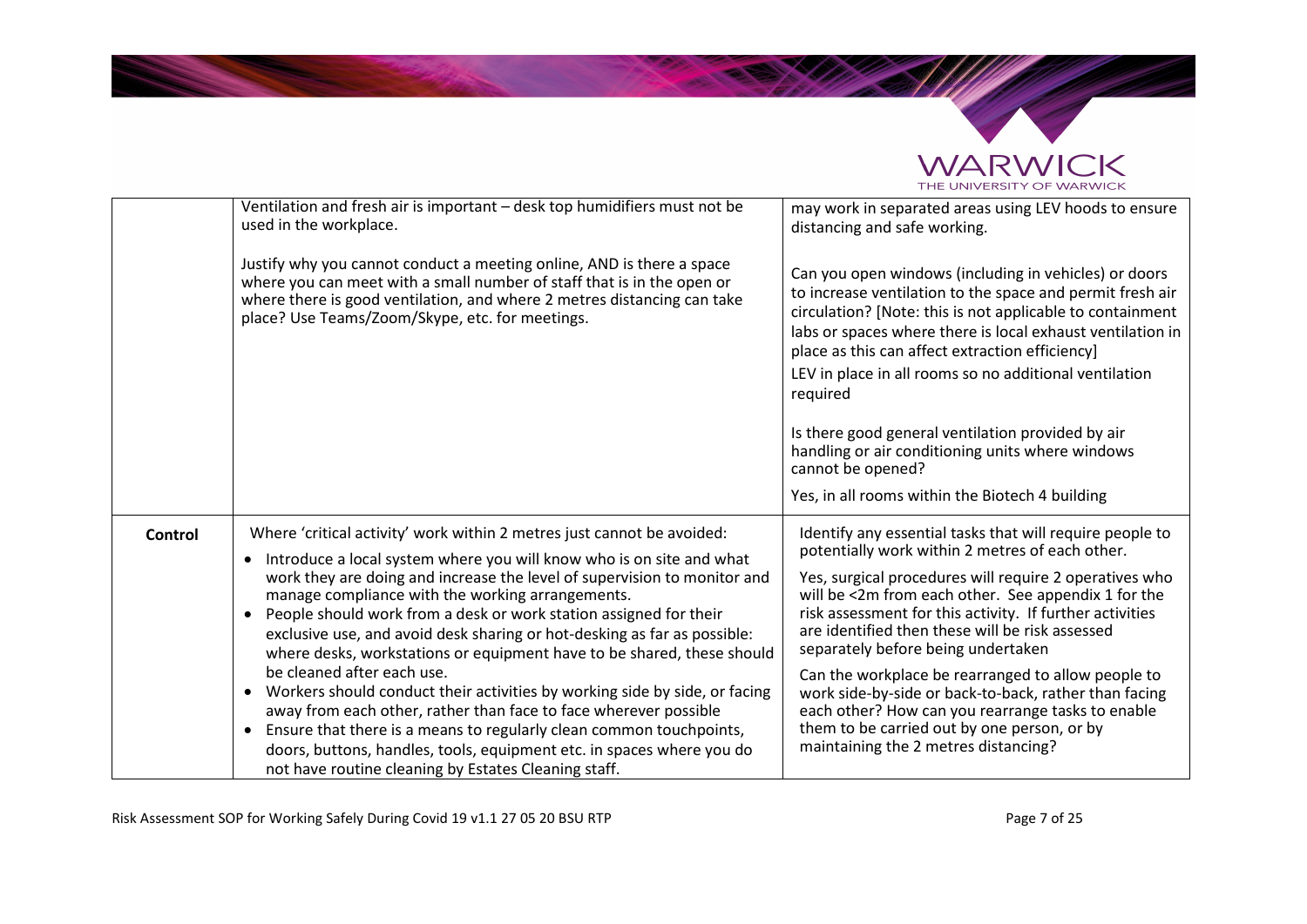

|                                                                                                                 | Ensure that there is hand washing facilities in the spaces (with soap and<br>$\bullet$<br>water) to permit people to wash their hands before and after using any<br>equipment?                                                                                                                         | The majority of tasks can be rearranged to enable 2m<br>distancing, however surgical procedures cannot (see<br>Appendix 1)                                                                     |
|-----------------------------------------------------------------------------------------------------------------|--------------------------------------------------------------------------------------------------------------------------------------------------------------------------------------------------------------------------------------------------------------------------------------------------------|------------------------------------------------------------------------------------------------------------------------------------------------------------------------------------------------|
|                                                                                                                 | Introduce hand sanitiser (e.g. where limited access to soap and water)<br>٠<br>Keep work to short durations e.g. less than 15 minutes.<br>٠<br>Reduce the frequency that the lifts are used to reduce congestion and<br>$\bullet$                                                                      | How will you ensure the areas are being cleaned<br>regularly and at the end of the day/shift?                                                                                                  |
| contact at all times including where the lifts are used for the movement of<br>goods from one floor to another. | All touch points within the BSU are cleaned and<br>disinfected at least once daily (Mon - Fri)                                                                                                                                                                                                         |                                                                                                                                                                                                |
|                                                                                                                 | Cleaning equipment/supplies for IT equipment (including photo-copiers,<br>$\bullet$<br>etc.) might be required, and/or added to the cleaning regime for the<br>area.<br>Consider access for cleaners, IT staff, Estates staff, etc. and how such<br>$\bullet$<br>activities can be carried out safely. | Rooms with shared multiuser equipment will have<br>appropriate cleaning solutions for their use and<br>components available. Users must wipe down this<br>equipment before and after using it. |
|                                                                                                                 |                                                                                                                                                                                                                                                                                                        | Are there enough hand washing facilities for those<br>involved in the 'critical activities'?                                                                                                   |
|                                                                                                                 |                                                                                                                                                                                                                                                                                                        | Yes, handwashing facilities are available in most rooms                                                                                                                                        |
|                                                                                                                 |                                                                                                                                                                                                                                                                                                        | Do you need to introduce hand sanitiser?                                                                                                                                                       |
|                                                                                                                 |                                                                                                                                                                                                                                                                                                        | Hand sanitisers are available at the entrance to the<br>BSU, at the barrier and in many lower ground areas of<br>the BSU                                                                       |
|                                                                                                                 |                                                                                                                                                                                                                                                                                                        | Will you need to use the lift for any activities?                                                                                                                                              |
|                                                                                                                 |                                                                                                                                                                                                                                                                                                        | The lift will be used to transport goods between floors<br>but no personnel allowed to travel unless they are<br>unable to use the stairs                                                      |
|                                                                                                                 |                                                                                                                                                                                                                                                                                                        | Will cleaners, IT Staff or Estates need to access your<br>area whilst your staff are working?                                                                                                  |
|                                                                                                                 |                                                                                                                                                                                                                                                                                                        | A cleaner would be required twice weekly (am) to<br>clean general areas. BSU staff will be working in other<br>areas of the Biotech 4 building to minimise contact                             |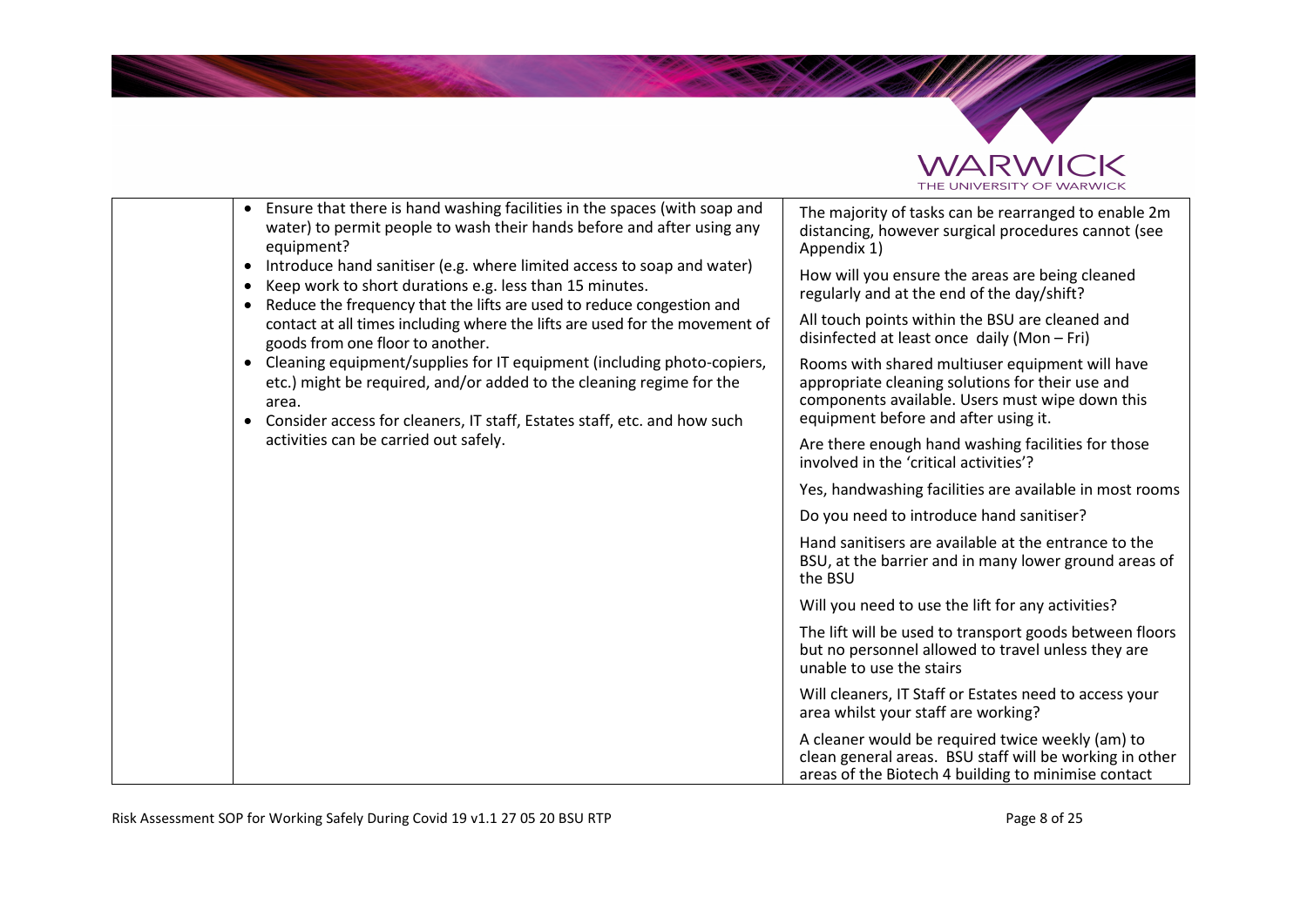

Salah di Kabupatén

|                                            |                                                                                                                                                                                                                                                                                              | with cleaning staff. Estates may be required for<br>servicing or repairs in the plant room.                                                                                                                |
|--------------------------------------------|----------------------------------------------------------------------------------------------------------------------------------------------------------------------------------------------------------------------------------------------------------------------------------------------|------------------------------------------------------------------------------------------------------------------------------------------------------------------------------------------------------------|
| <b>First Aid and</b><br><b>Fire Safety</b> | Have you considered any high risk activities which need particular First Aid<br>or Fire Safety arrangements. If you are concerned about first aid cover or<br>fire safety contact Health and the Safety Helpdesk.                                                                            | Are there any high risk activities which need particular<br>First Aid or Fire Safety arrangements.<br><b>No</b>                                                                                            |
|                                            | Security will be able to provide emergency First Aid support during this<br>period, but managers should endeavour to provide first aiders as far as is<br>possible at present.                                                                                                               | Do staff know how to access first aid kits or how to<br>contact Security for emergency first aid.                                                                                                          |
|                                            | Encourage all members of staff to act as temporary Fire Wardens during                                                                                                                                                                                                                       | Yes, signs are displayed with this information                                                                                                                                                             |
|                                            | this period. They can complete the Fire Warden training module available<br>on Moodle. They need to know how to flag any concerns relating to fire                                                                                                                                           | Do staff know how to access other risk assessments<br>relevant to their area or activity.                                                                                                                  |
|                                            | safety to the Health and Safety Helpdesk. Normal fire escape routes take<br>precedence over one way routes in an emergency situation.                                                                                                                                                        | Yes, RAs are available in the BSU Office, on the<br>sharepoint resource and in animal holding rooms                                                                                                        |
| <b>Behaviours</b>                          | The measures necessary to minimise the risk of spread of infection rely on<br>everyone taking responsibility for their own actions and behaviours. As a<br>manager you will need to encourage an open and collaborative approach,<br>where any issues can be openly discussed and addressed. | How will you monitor compliance with the control<br>measures set out in this risk assessment?<br>Either the BSU Manager or BSU Deputy Manager will be<br>onsite at all times and will ensure that measures |
|                                            | Line managers must hold a 'returning to work briefing' with any staff                                                                                                                                                                                                                        | detailed in this RA are being adhered to                                                                                                                                                                   |
|                                            | returning to campus at the earliest opportunity, sharing this completed<br>document with them in writing and allowing any questions.<br>Line managers must carry out regular team meetings to review this risk                                                                               | How often will you brief and update your team on any<br>changes to this risk assessment or associated control<br>measures?                                                                                 |
|                                            | assessment and arrangements with staff. Line Managers should also refer to<br>and follow any relevant HR or OD guidance.                                                                                                                                                                     | Weekly briefings or emails to inform of changes and<br>updates, as well as immediate circulation of critical<br>updates or information                                                                     |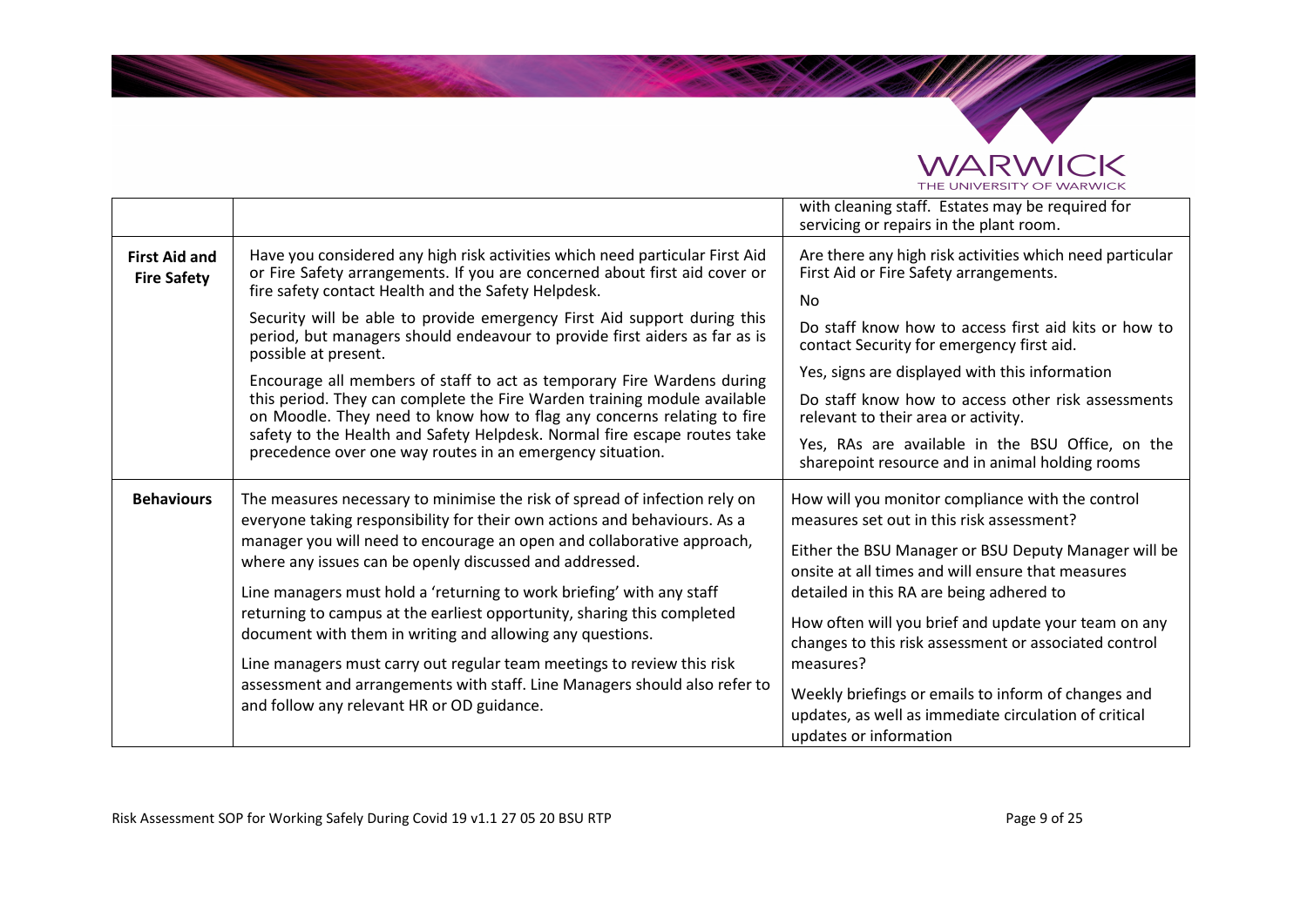

**REGISTER** 

|                                                       |                                                                                                                                                                                                                                                                                                                                                                                                                                                                                                                                                                                                                                                                                                                                      | How will you encourage staff to flag any concerns they<br>might have, problems or deviations from the<br>arrangements?                                                                                                                                                                                                   |
|-------------------------------------------------------|--------------------------------------------------------------------------------------------------------------------------------------------------------------------------------------------------------------------------------------------------------------------------------------------------------------------------------------------------------------------------------------------------------------------------------------------------------------------------------------------------------------------------------------------------------------------------------------------------------------------------------------------------------------------------------------------------------------------------------------|--------------------------------------------------------------------------------------------------------------------------------------------------------------------------------------------------------------------------------------------------------------------------------------------------------------------------|
|                                                       |                                                                                                                                                                                                                                                                                                                                                                                                                                                                                                                                                                                                                                                                                                                                      | Staff are encouraged to inform the BSU Manager or<br>Deputy Manager of any problems or deviations as they<br>arise                                                                                                                                                                                                       |
| One way<br><b>Routes and</b><br><b>Passing Places</b> | Line Managers must find out any local temporary instructions on any<br>access/egress arrangements, one way routes and passing places. These must<br>be shared with your staff. Normal fire escape routes take precedence over<br>one way routes in an emergency situation.                                                                                                                                                                                                                                                                                                                                                                                                                                                           | Are your aware of all of the local temporary instructions<br>on any access/egress arrangements, one way routes<br>and passing places. And can you easily relay these to<br>your staff? Yes                                                                                                                               |
| <b>Communal</b><br>areas                              | It is important that people continue to take breaks from their work activity.<br>Communal areas which are used for breaks and meals must be arranged to<br>ensure that people maintain 2 metre separation at all times.<br>If people need to remain on campus, they should be encouraged to take<br>their breaks outside in the fresh air, while maintaining 2 metre separation.<br>People should bring their own food, which ideally does not require the use<br>of a microwave, as there will potentially be limited access to kitchen or<br>catering facilities.<br>Kitchenettes, etc. must have floor markings to ensure that they do not<br>become overcrowded and allow queuing, back-to-back working and one-<br>way systems. | What arrangements have been made to allow safe<br>breaks?<br>Where more than 3 BSU staff are present in the unit,<br>the rest breaks will either be staggered or taken<br>outside. Access to changing areas will be restricted to<br>one person per room at any one time, and lockers are<br>available to store clothing |
|                                                       | Toilets, changing rooms, showers, etc. must be managed to ensure that they<br>do not become crowded. ALL personal items MUST be removed from                                                                                                                                                                                                                                                                                                                                                                                                                                                                                                                                                                                         |                                                                                                                                                                                                                                                                                                                          |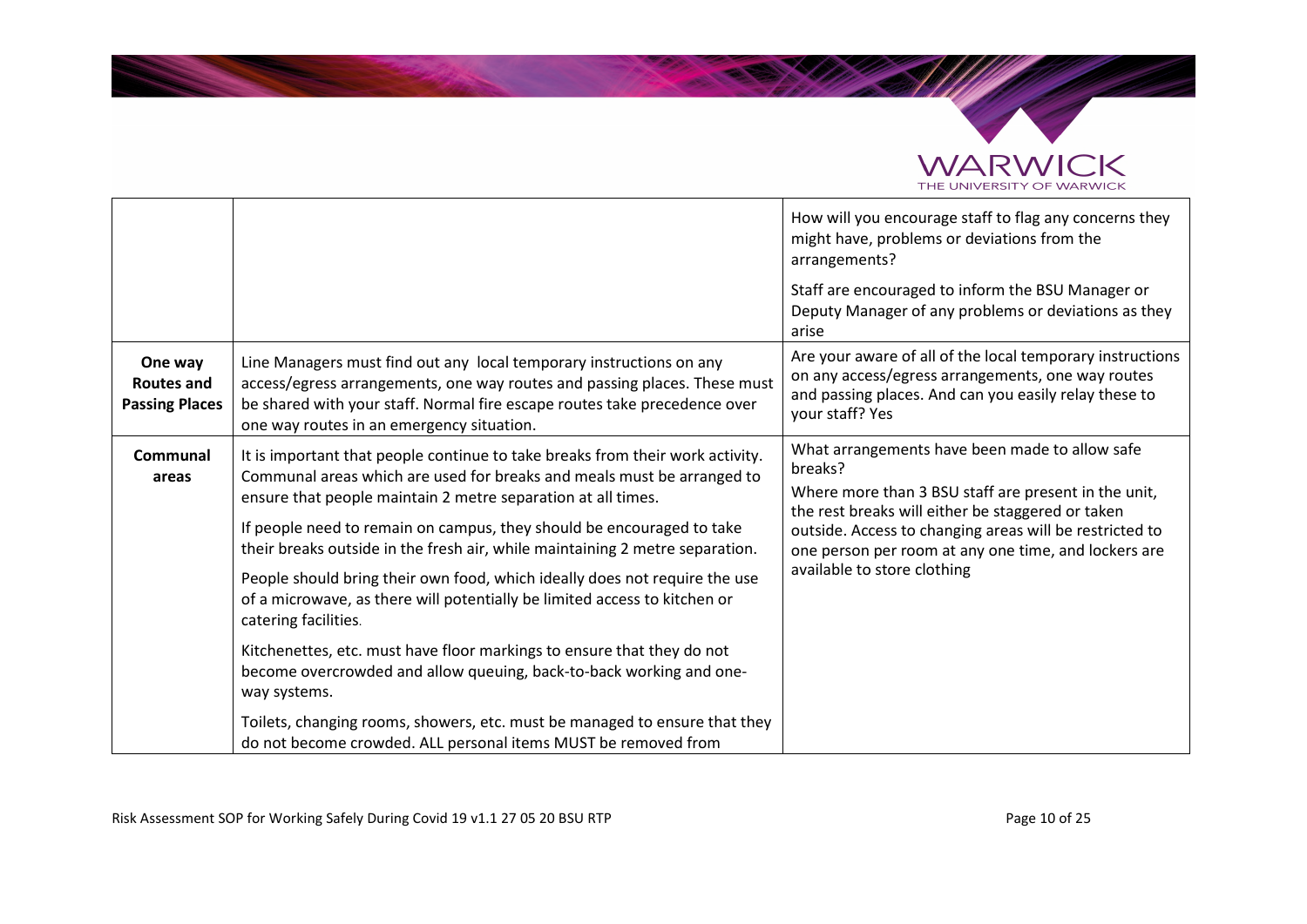



|                                                     | showers and changing rooms unless they are placed in a plastic bag in a<br>locker.                                                                                                                                                                                                                                                                                                                                                                                                                                                                                                                                                                                                                                                                                       |                                                                                                                                                                                                                                                                                                                                                                                                                                                                                       |
|-----------------------------------------------------|--------------------------------------------------------------------------------------------------------------------------------------------------------------------------------------------------------------------------------------------------------------------------------------------------------------------------------------------------------------------------------------------------------------------------------------------------------------------------------------------------------------------------------------------------------------------------------------------------------------------------------------------------------------------------------------------------------------------------------------------------------------------------|---------------------------------------------------------------------------------------------------------------------------------------------------------------------------------------------------------------------------------------------------------------------------------------------------------------------------------------------------------------------------------------------------------------------------------------------------------------------------------------|
| Personal<br><b>Protective</b><br>Equipment<br>(PPE) | Workplaces should NOT encourage the precautionary use of extra PPE to<br>protect against Covid-19 (except when responding to suspected or<br>identified cases of Covid-19).<br>Where PPE is deemed necessary as a control measure to ensure the safety<br>of the individual for the work activity that they are undertaking, e.g. work<br>involving hazardous substances, it must continue to be worn.<br>Workers MAY choose to use a home-made face covering in the workplace,<br>but this should NOT be a substitute for 2 metre distancing and more<br>effective hygiene measures (regular handwashing, use of sanitisers, and<br>catching coughs and sneezes in a tissue).<br>Workers who choose to use a face covering should be supported in its<br>effective use. | Refer to your activity-based risk assessment for any<br>PPE requirements.<br>Continue to adhere to all BSU SOPs and Risk<br>Assessments for hazardous activities<br>If any of your team choose to use a face covering, what<br>instruction will you provide to enable them to use it to<br>best effect?<br>When applying or removing the covering, it is important<br>that you wash your hands first and avoid touching your<br>face. After each use, you must wash the face covering |
|                                                     |                                                                                                                                                                                                                                                                                                                                                                                                                                                                                                                                                                                                                                                                                                                                                                          | at 60 degrees centigrade or dispose of safely.                                                                                                                                                                                                                                                                                                                                                                                                                                        |
| <b>Guidance to</b><br>staff                         | Have you issued the Covid-19 guidance to all of those that are returning to<br>work to carry out 'critical activities' (see appendix A)?                                                                                                                                                                                                                                                                                                                                                                                                                                                                                                                                                                                                                                 | Yes                                                                                                                                                                                                                                                                                                                                                                                                                                                                                   |
|                                                     | Have you arranged briefing sessions on the risk assessment and SOP with<br>staff?                                                                                                                                                                                                                                                                                                                                                                                                                                                                                                                                                                                                                                                                                        | Yes                                                                                                                                                                                                                                                                                                                                                                                                                                                                                   |
|                                                     | Have you arranged 121 meetings with staff who are vulnerable, living with<br>vulnerable people, pregnant, in the BAME community, are disabled or who<br>might have child care (or other care provision) challenges at this point in<br>time?                                                                                                                                                                                                                                                                                                                                                                                                                                                                                                                             | Yes                                                                                                                                                                                                                                                                                                                                                                                                                                                                                   |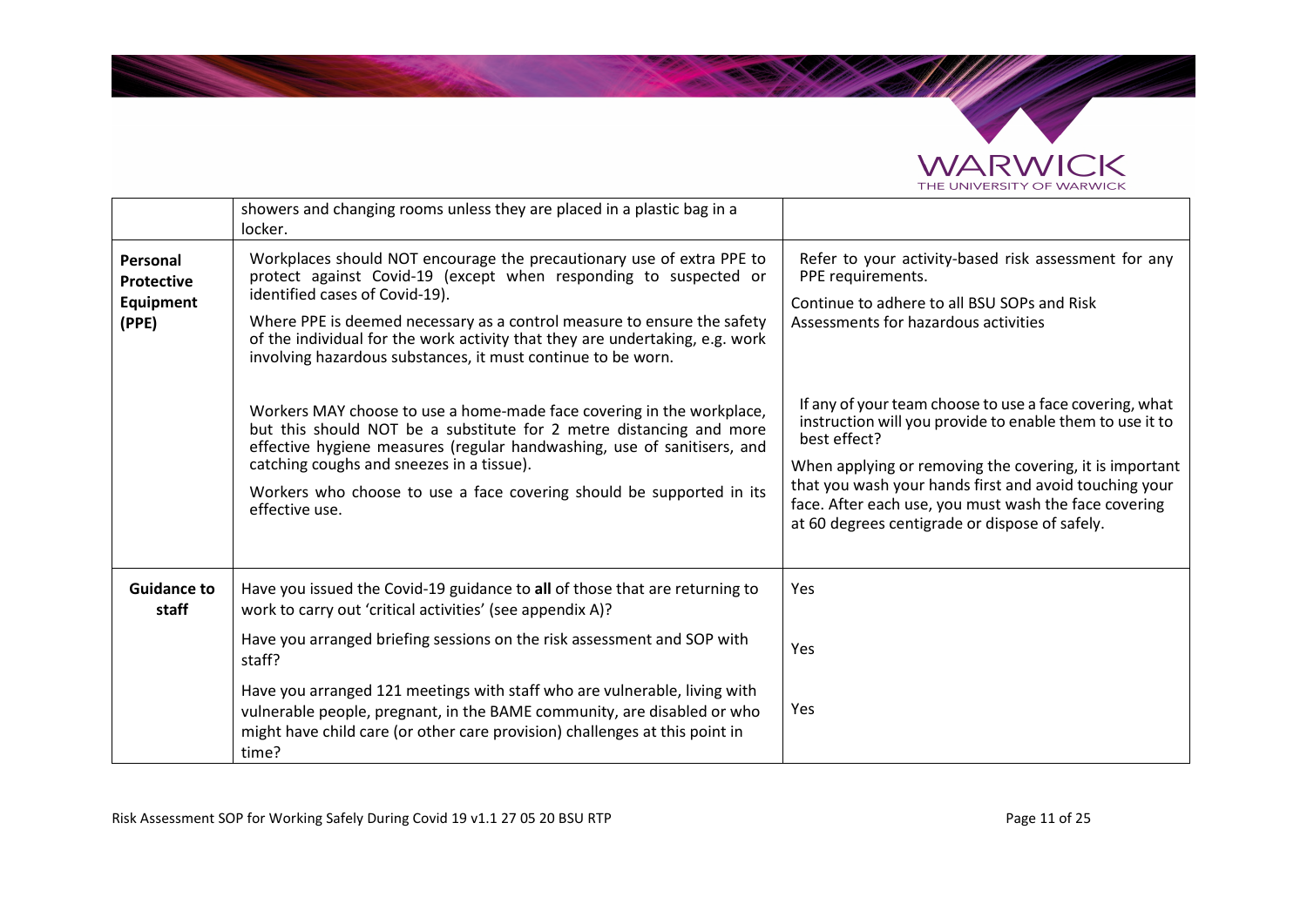



| Tick here if the level of risk is acceptable to permit the work | Line Manager     |           |
|-----------------------------------------------------------------|------------------|-----------|
| activity to take place                                          | <b>Signature</b> | Jamariner |
| (once you have put the control measures above in place)         |                  |           |

| List of people that this assessment has been shared with: |
|-----------------------------------------------------------|
| <b>Sarah Stanley</b>                                      |
| Ian Bagley                                                |
| <b>Penny Ford</b>                                         |
| <b>Micah Dupont</b>                                       |
| <b>Billy Clarke</b>                                       |
| <b>Joanne George</b>                                      |
| <b>Natalie Roberts</b>                                    |
| <b>All BSU researchers</b>                                |
|                                                           |
|                                                           |
|                                                           |
|                                                           |
|                                                           |
|                                                           |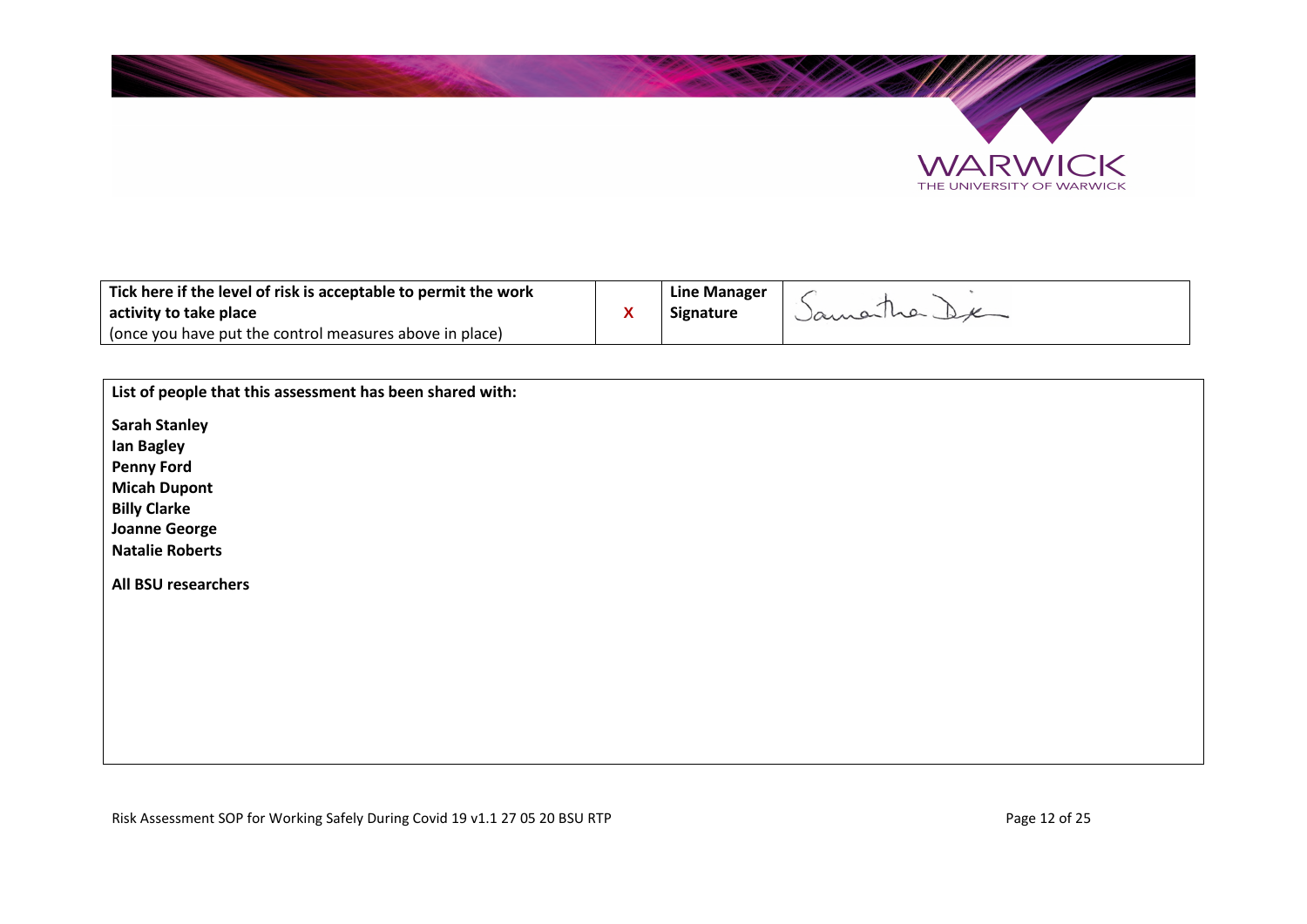

# **Review date:** this assessment needs to be reviewed and updated should anything change, should people raise any concerns, or at least once every week

| <b>Approved By</b><br>(HOD or Director) | David Leadley | Signature       |
|-----------------------------------------|---------------|-----------------|
| Date                                    | 26/05/2020    | <b>Position</b> |
| <b>Review Date</b>                      |               |                 |

| d By<br>ctor) $\vert$ | David Leadley          | Signature | Hear on<br>Hawith                                             |
|-----------------------|------------------------|-----------|---------------------------------------------------------------|
|                       | <b>Date</b> 26/05/2020 |           | <b>Position</b>   DPVC for Research (infrastructure & Ethics) |

**Print and sign a copy, and share electronically with those involved in the 'critical activity' which is requiring them to come into the University to work.** 

**Send an electronic copy to your Health and Safety Officer or Health and Safety Adviser.** 

**Complete and position the Covid 19 Secure Poster in your respective workspace(s).** 

 $\mathbb{R}$ 

THE UNIVERSITY OF WARWICK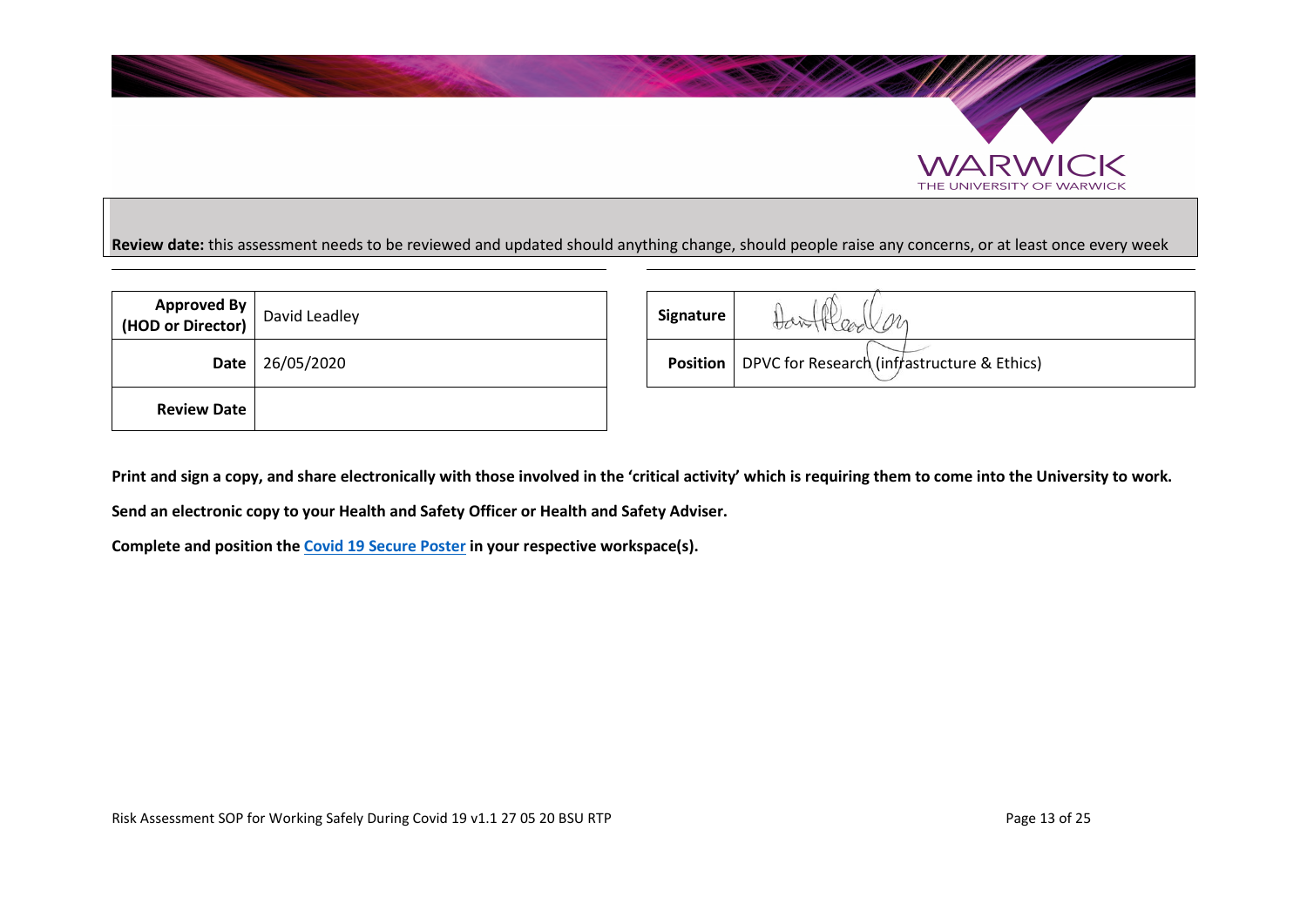

# **Standard Operating Procedure for returning to work to carry out 'Critical Activities' during Covid-19 lockdown easing period**

This guidance sets out the general principles on things to consider before permitting people to return to work to carry out 'critical activities' post easing of the lockdown measures. These guidelines have been drafted to mitigate the potential resurgence of Covid-19 in the workplace after re-opening. In essence the general principles will require the University to continue to apply the Public Health England (PHE) guidelines which are:

| <b>Social distancing</b>                                            | Workers must follow the guidance on staying at home and away from others (social<br>distancing). Where they cannot work from home, they must follow the same<br>principles of social distancing while travelling to and from work and while at work.<br>This will require some thought about how the 2m distancing measures can be<br>applied at work. Managers/Supervisors will carry out an assessment of this.                                                                                                                                                                                                                                                                         |
|---------------------------------------------------------------------|-------------------------------------------------------------------------------------------------------------------------------------------------------------------------------------------------------------------------------------------------------------------------------------------------------------------------------------------------------------------------------------------------------------------------------------------------------------------------------------------------------------------------------------------------------------------------------------------------------------------------------------------------------------------------------------------|
| Self-isolation                                                      | Anyone who either has a high temperature or a new persistent cough or is within<br>14 days of the day when the first member of their household showed symptoms<br>of Coronavirus (Covid-19) must not come in to work, but must follow the guidance<br>on self-isolation.                                                                                                                                                                                                                                                                                                                                                                                                                  |
| <b>Person at increased</b><br>risk                                  | Anyone who is at increased risk of severe illness from Covid-19 ('Clinically<br>Vulnerable') should continue to follow the 'strict social distancing' rules as<br>recommended by the Government and as per the instructions in any advice that<br>they have received from the NHS or their GP during this crisis.                                                                                                                                                                                                                                                                                                                                                                         |
| Persons defined on<br>medical grounds as<br>extremely<br>vulnerable | Anyone identified as 'Clinically Extremely Vulnerable' will have been advised in a<br>letter from the NHS or from their GP/health authority and must follow the<br>guidance on shielding and protecting extremely vulnerable people.                                                                                                                                                                                                                                                                                                                                                                                                                                                      |
| Living with a<br>person in one of<br>the above groups               | Anyone living with a person who is at increased risk of severe illness ('Clinically<br>Vulnerable'), or an 'Clinically Extremely Vulnerable' person who is shielding from<br>Coronavirus (Covid-19), should stringently follow the guidance on social<br>distancing and minimise contact outside the home.                                                                                                                                                                                                                                                                                                                                                                                |
| If someone falls ill                                                | If someone develops a high temperature or a persistent cough while at work,<br>they should:<br>Ensure their manager or supervisor is informed (via telephone prefereably)<br>$\bullet$<br>Return home immediately<br>$\bullet$<br>Avoid touching anything<br>$\bullet$<br>Cough or sneeze into a tissue and put it in a bin, or if they do not have<br>$\bullet$<br>tissues, cough and sneeze into the crook of their elbow.<br>Arrange a Covid-19 test as per the Covid-19 testing guidance.<br>$\bullet$<br>They must then follow the guidance on self-isolation and not return on to site until<br>their period of self-isolation has been completed or test has been proven negative. |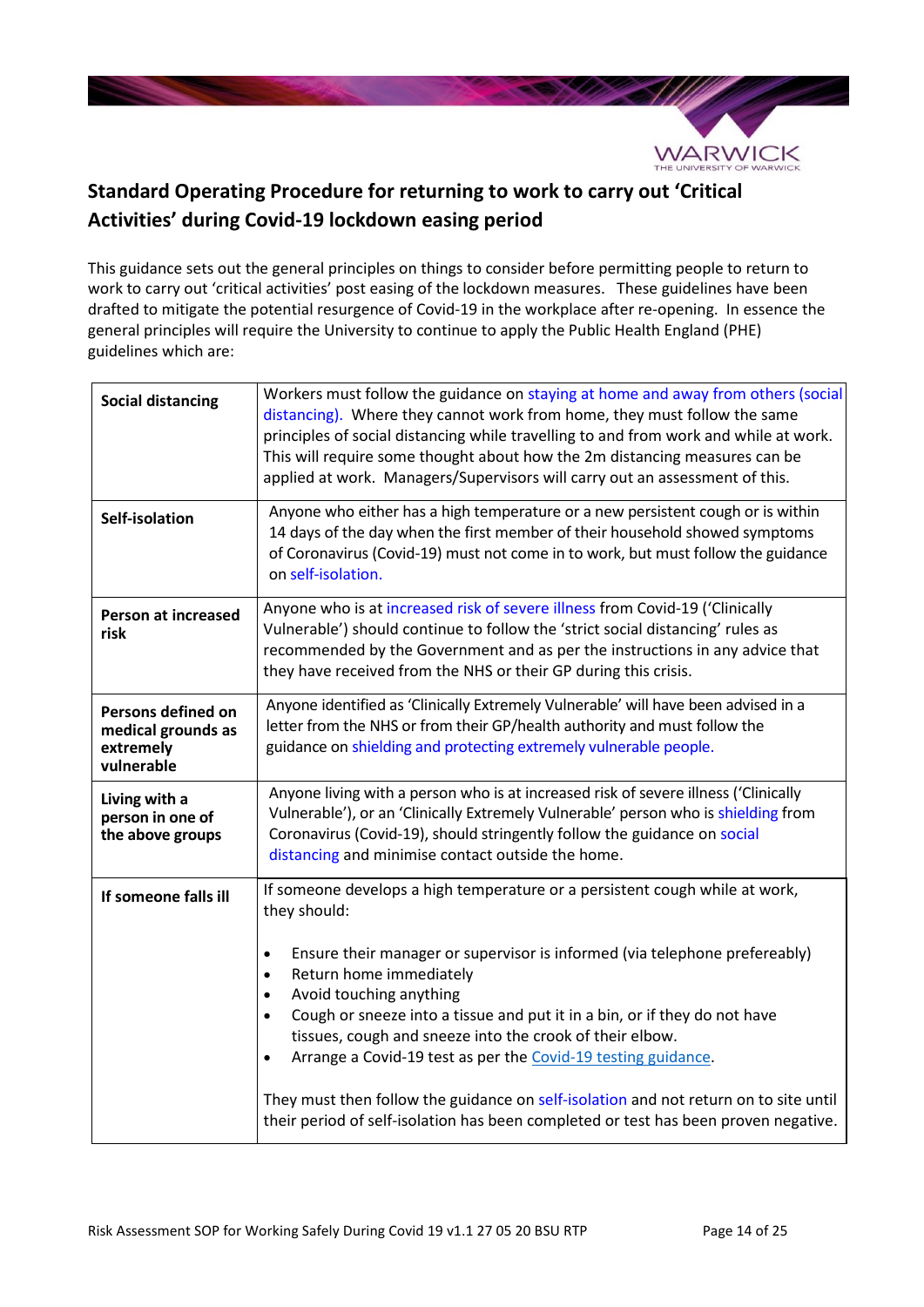# **The University will:**

Share all Risk Assessments and SOPs with staff and encourage staff to comment on and influence the content of the assessments and the associated control measures.

Continue to have an operational emergency team in place comprising of essential staff to respond to any emergency.

Establish procedures for alert and outbreak verification to receive early warnings should the virus appear on campus.

Utilise existing communication channels for the drafting of situation reports, briefings, back-up of information, etc. for internal and external stakeholders.

Follow its existing contingency plans which address the impact of potential resurgence of disease in the workplace after re-opening including a mechanism for identifying triggers that could change the current approach being adopted.

Carry out building assessments to consider safety arrangements (2 metre distancing, hand washing, sanitiser, barriers, screens, access controls, etc.) in communal and shared spaces, including entrances, exits, stair wells, lifts, corridors, toilets, showers, locker rooms, kitchens and rest areas.

#### **Managers / Supervisor Responsibility**

The first principle will be to decide whether work activities are 'critical' and should recommence or whether there are other ways of completing that work, e.g. continued working from home.

Managers otherwise will need to complete the above risk assessment of the Covid-19 hazard which will consider the spaces that they have people working in and determine whether they can maintain 2 meter distancing in that space whilst carrying out the required work activities.

Where people are continuing to work from home, whether using a desktop PC, laptop or with paper-based activities, then the work is generally 'low-risk' and they should continue to use the guidance available for Working from Home.

For work activities that can only be conducted by coming in to work and deemed 'critical', then the risk control measured and general principles within this document need to be applied by everyone.

#### **Sharing Information with Staff**

Line Managers will complete the above risk assessment and a completed copy of the risk assessment outlining the control measures that need to be put into place to permit 'critical activities' to be carried out on campus will be provided to all those involved in the 'critical activities'.

The following guidelines need to be followed by every person coming on to campus in order to try to prevent a resurgence / spread of the Covid-19 infection. A copy of these guidelines will also be shared with staff.

#### **If Staff have Concerns**

If staff are unsure or feel that the control measures are not adequate, or are not working, they should discuss with their manager or supervisor in the first instance. If necessary they can escalate concerns to their Health and Safety Representative and/or their Health and Safety Office/Adviser or the H&S Helpdesk. If necessary they can stop work: **there is nothing so important that it cannot be done safely**!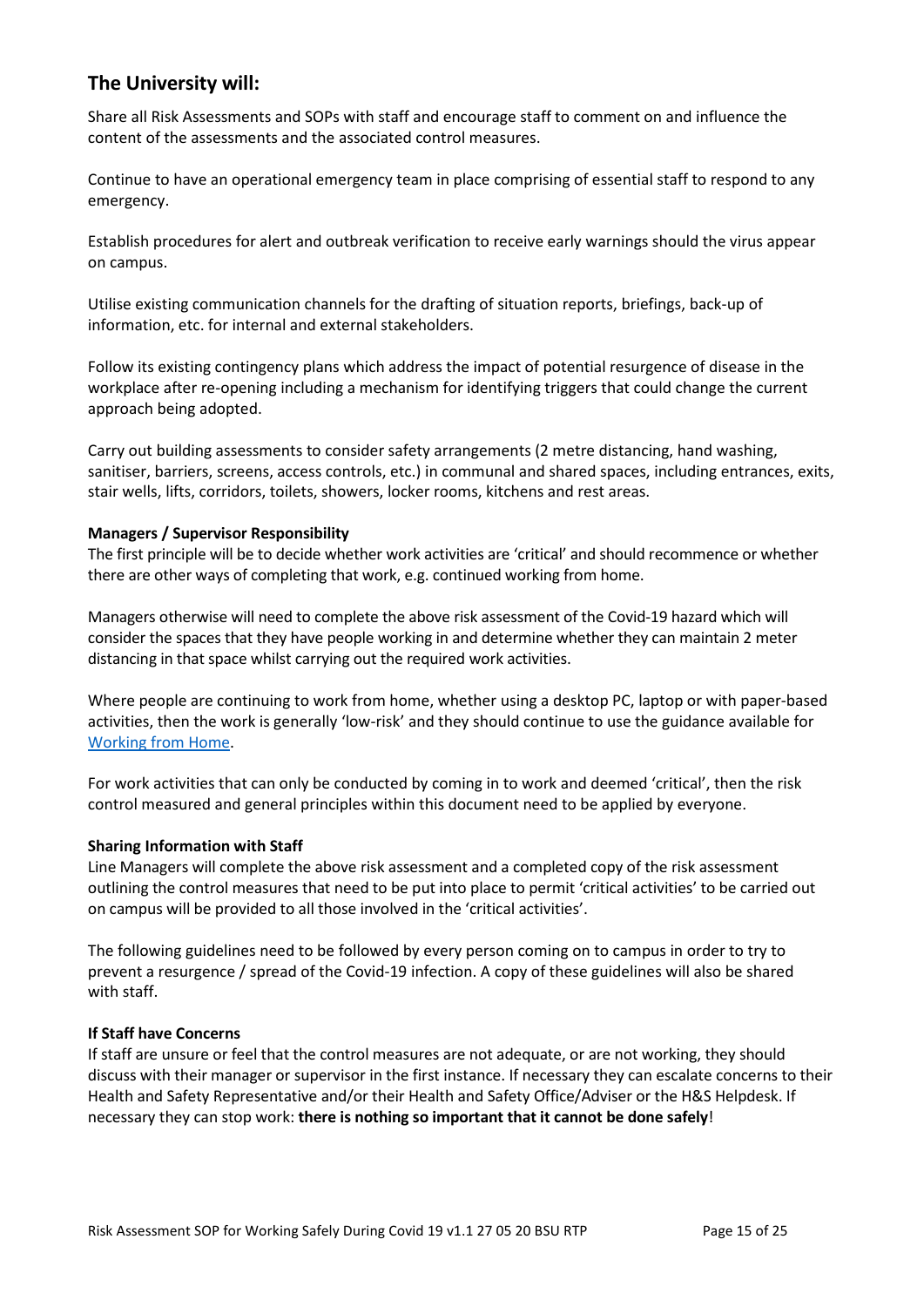# **General principles to be applied for those coming in to work to carry out 'critical activities'**

#### **1. Travel to Work**

Wherever possible people should travel to campus alone or with those that they live with using their own transport, or by walking or cycling.

Those that drive to work must:

- Wherever possible park their vehicle in a space away from other vehicles, or park so that cars are not positioned driver door to driver door.
- Consider staggering their arrival and departure times in order to avoid congestion (times will need agreement with a line manager / supervisor).

#### **2. Driving at Work**

For those that need to travel whilst at work (i.e. around campus, between campuses or other locations). Wherever possible members of staff should travel alone. If staff have no option but to share a vehicle, then they should:

- Share with the same individuals and with the minimum number of people at any one time
- Wherever possible maintain a distance of two metres and avoid touching their faces
- Maintain good ventilation (i.e. keeping the windows open) and face away from each other during the journey
- Wash their hands for 20 seconds using soap and water or hand sanitiser if soap and water are not available before entering and after getting out of the vehicle
- Regularly clean the vehicle using gloves and standard cleaning products, with particular emphasis on handles and other surfaces which may be touched during the journey.

#### **3. Access to/Egress from Buildings**

- Non-essential visitors should not be invited on to campus.
- There will be a reduced building occupancy during this period for each building. Managers will be required to liaise with Estates to determine the occupancy numbers for each space.
- Start and finish times should be staggered to reduce congestion and contact in agreement with your line manager.
- Two meter distancing will need to be maintained on entry and exit from buildings. Follow any signage in place as there could be a change made to the number of access points into the buildings or a oneway system introduced in order to reduce congestion on circulation routes.
- There will be no planned fire emergency evacuations during the lockdown easing period, so if the fire alarm sounds, people will be encouraged to leave the building as normal, using all available exits, rather than congregating on normal staircases. Any one-way system introduced can be ignored at this time.
- Allow plenty of space between people waiting to enter / leave each building.
- Signage may be in place in certain locations:
	- $\circ$  Floor markings may be put down to ensure 2 metre distance is maintained between people when queuing
	- o Reminding workers not to attend if they have symptoms of Coronavirus (Covid-19) and to follow PHE guidelines
- Entry systems will continue to be in operation as these do not require persons to make personal contact with them.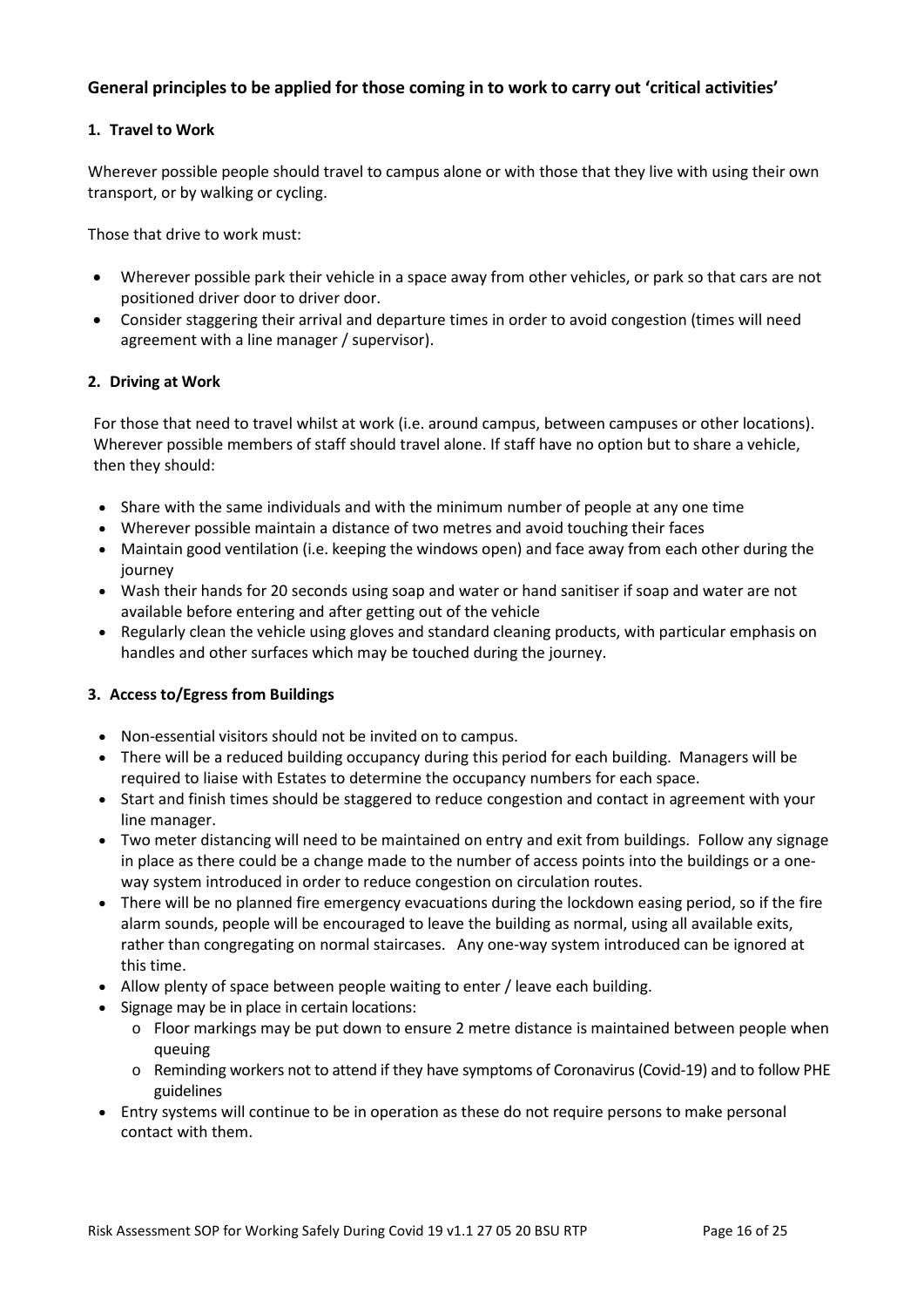- People will be encouraged to wash their hands for 20 seconds using soap and water or to use sanitiser when entering and leaving buildings.
- Common contact surfaces in receptions, offices, circulation spaces and door furniture will continue to be cleaned, particularly during peak flow times.
- Persons needing to meet one another will be encouraged to hold gatherings online, or if this is not possible then meetings should be outdoors or in well ventilated spaces where good distancing can also be maintained.
- Where deliveries need to be made, drivers and staff members should wash or sanitise their hands before and after handling.

### **4. Use of Circulation Spaces and Lifts**

- One-way systems may be put into place to avoid congestion and crossing people's paths within a 2m distance. Everyone must follow these (where they are in place) and wherever possible maintain a 2m distance from others.
- Stairs should be used in preference to lifts (with the exception of goods lifts) and, as they are small confined areas, lifts should only be used by one person at a time and only by those staff or students who are unable to safely use the stairs during this period.

#### **5. Personal Hygiene**

- Staff should not come in to work if showing symptoms of Covid-19 and should self-isolate for 14 days if other members of their household have symptoms until a test has determined that it is not Covid-19. (See University Covid-19 testing guidance).
- Avoid skin to skin and face to face contact.
- Staff must follow the hand washing guidelines and regularly wash hands with soap and water.
- Those that are required to wear protective gloves for their work to ensure they are removed so to avoid cross-contamination.
- Tissues and other waste to be disposed of in local waste bins regularly.
- Staff to follow the Government's advice: Catch it, Bin it, Kill it



#### **6. Hand Washing**

- The University will ensure that there is an adequate supply of soap and fresh water to wash hands regularly. Staff to wash their hands with soap and warm water for at least 20 seconds each time.
- The University will provide hand sanitiser (minimum 60% alcohol based) where hand washing facilities are unavailable.

#### **7. Toilet Facilities**

- In most locations around campus it will be impossible to restrict the number of people using toilet facilities at any given time. That said, if required to queue, anyone queuing should ensure 2 metre distancing is maintained and as much space is permitted to circulate otherwise within the toilet facilities themselves.
- Everyone must wash their hands following the Hand Washing guidance after using the toilet facilities and should dry their hands properly.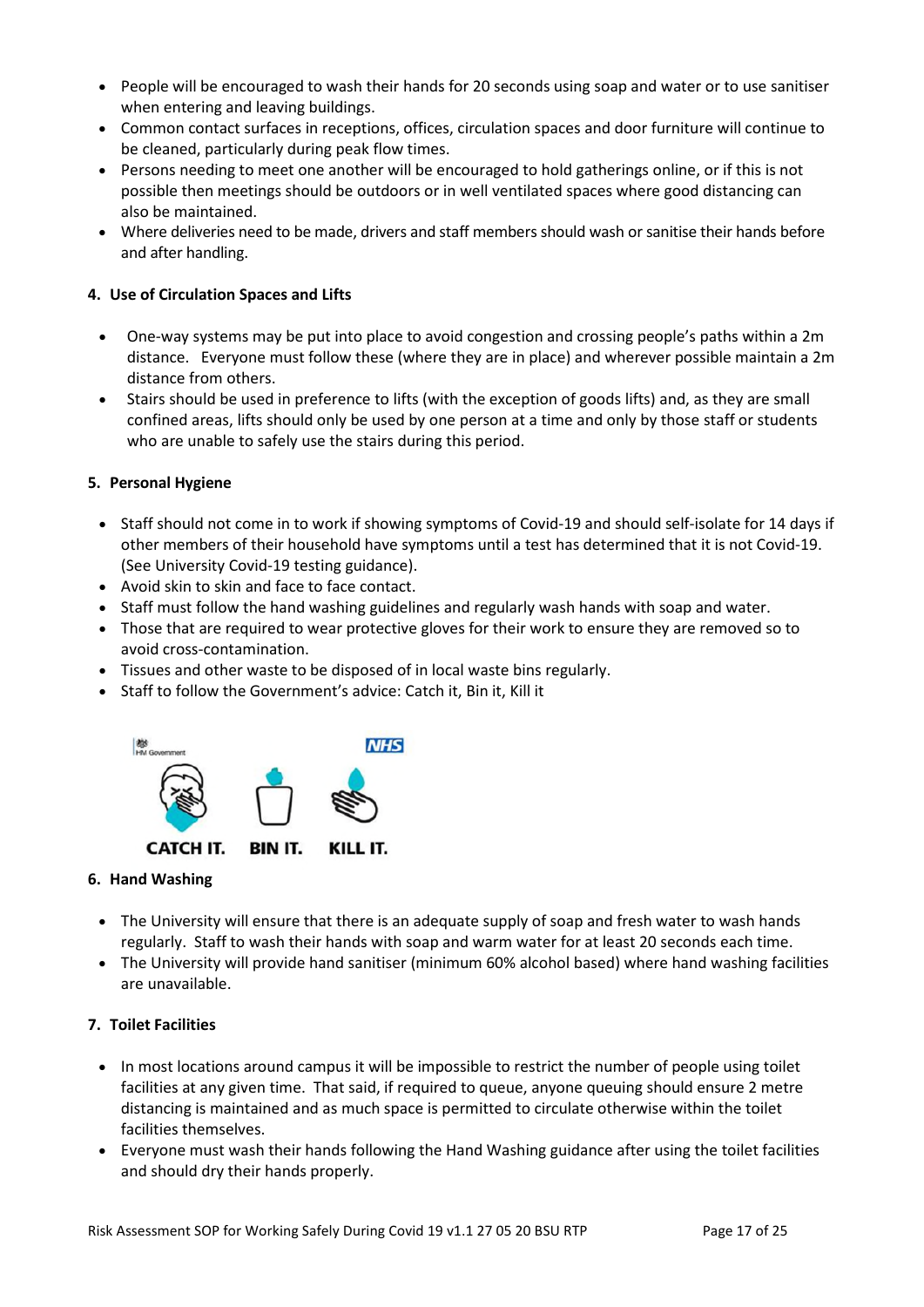- Cleaning regimes for toilet facilities, particularly door handles, locks and the toilet flushes will be maintained.
- Cleaning staff will empty toilet facility waste receptacles regularly.

## **8. Cafes and Rest Areas**

Cafes on campus will be offering a reduced service during the lockdown easing period, possibly just a take away option at times, and some will remain closed. Where possible staff should bring their own food to work and return to their work locations (where safe to do so to consume food) and eat there, or at some other external space away from others.

- Staff will observe 2 metre distancing measures whilst queuing.
- People should stagger break times to reduce congestion.
- Drinking water will remain provided with enhanced cleaning measures of the tap mechanism.
- Those using shared kitchens should frequently clean surfaces that are touched regularly, using standard cleaning products e.g. kettles, refrigerators, microwaves.
- Hand cleaning facilities or hand sanitiser should be available at the entrance to any room where people eat and should be used by workers when entering and leaving the area.
- All rubbish should be put straight in the bin and not left for someone else to clear up.
- Crockery, eating utensils, cups etc. should be washed and dried between uses.
- Payments should be taken by contactless card wherever possible.
- Canteen staff should wash their hands often with soap and water for at least 20 seconds before and after handling food.
- Staff within café areas and rest rooms will need to monitor compliance.

#### **9. Waste Disposal**

- Cleaning staff to regularly empty any local waste bins into the larger waste receptacles so that they can be regularly disposed of.
- Cleaning staff will regularly empty toilet facility waste receptacles so that any hand towel rubbish does not accumulate.

## **10.Changing Facilities, Showers and Drying Rooms**

There are a number of buildings that have changing facilities, showers and areas for drying clothes.

- Based on the size of each facility, the number of people that may use these facilities at any one time will be displayed on the outside to maintain a distance of two metres.
- A staggered start and finish times should reduce congestion and contact of these facilities.
- Facilities will be cleaned throughout the day and at the end of each day.
- Use any rubbish bins provided as these will be regularly emptied and the waste disposed of.

#### **11.First Aid and Emergency Service Response**

The primary purpose of First Aid is to preserve life and first aid should be administered if required and until the emergency services attend.

When planning work activities, a check should be made that there is an adequate provision of first aid resources. Not all staff will be returning to work, so check who is in and who may be able to provide support at the times you are going to be in work.

 Security staff are all First Aiders, but this is not their only role on campus, so if you are planning to conduct high-risk work, consider whether the work should be delayed or provide additional competent first aid resources.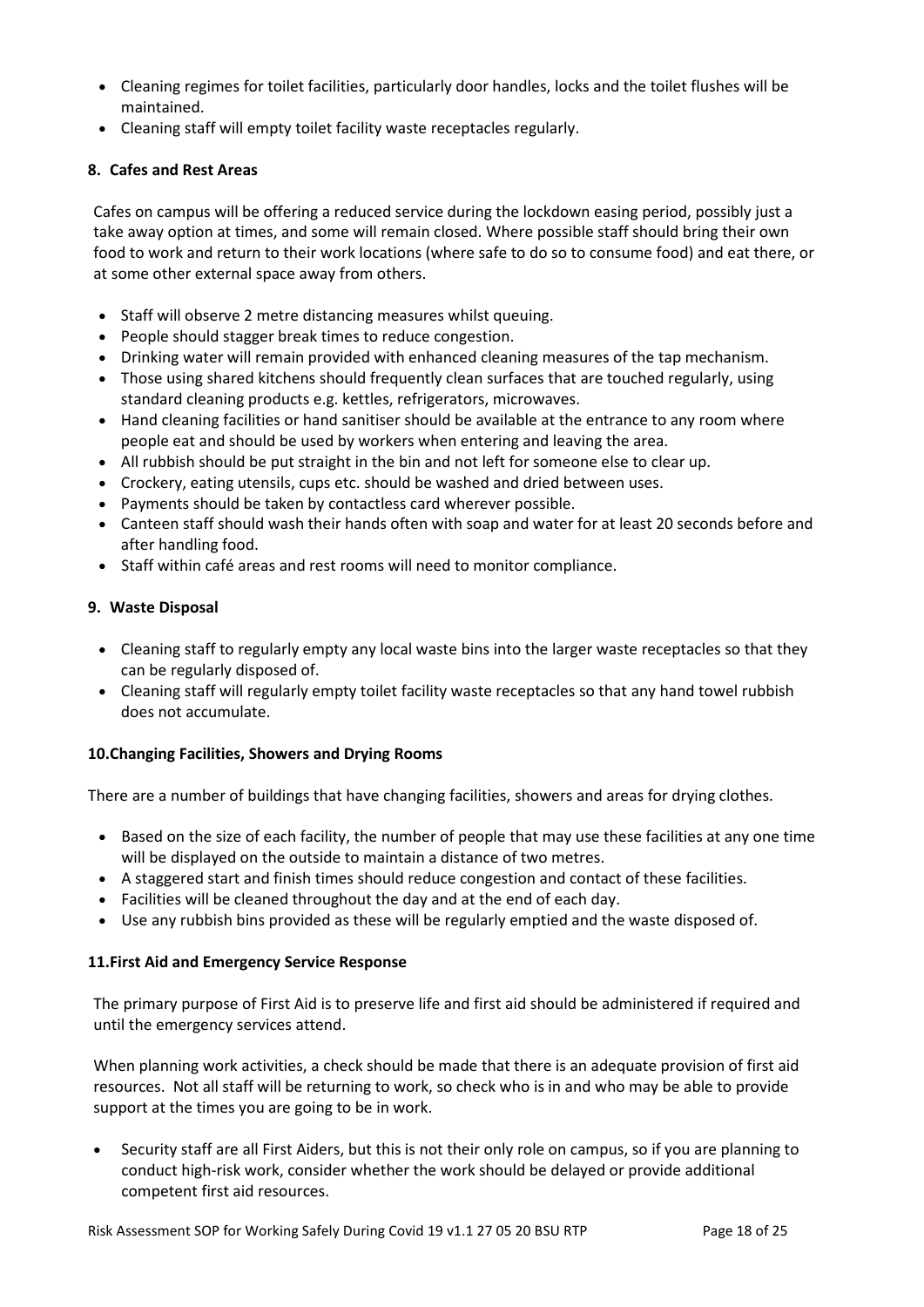Consideration must also be given to potential delays in emergency services response, due to the current pressure on resources.

#### **12.Cleaning**

Enhanced cleaning procedures will be in place across campus, particularly in communal areas and at touch points including:

- Taps and washing facilities.
- Toilet flush and seats.
- Door handles and push plates.
- Hand-rails on staircases and corridors.
- Lift and hoist controls.
- Machinery and equipment controls.
- All areas used for eating must be thoroughly cleaned at the end of each break and shift, including chairs, door handles, vending machines and payment devices.
- Rubbish collection and storage points should be increased and emptied regularly throughout and at the end of each day.
- Staff are responsible for cleaning of their own telephones, keyboards, desks and equipment in their immediate vicinity.
- Local arrangements should be implemented by managers for cleaning photocopiers and other office equipment.
- Local arrangements should also be implemented by managers for cleaning workshop and laboratory machinery, equipment or controls.
- In high hazard spaces, cleaning will be the responsibility of the space users unless there are arrangements in place with Campus Cleaning Services.

#### **Useful Links:**

- 1. University of Warwick Health and Safety Services
- 2. Government Guidance on Working Safely
- 3. Health and Safety Executive
- 4. TUC

To contact Health and Safety Services e-mail:

HealthSafetyHelpDesk@warwick.ac.uk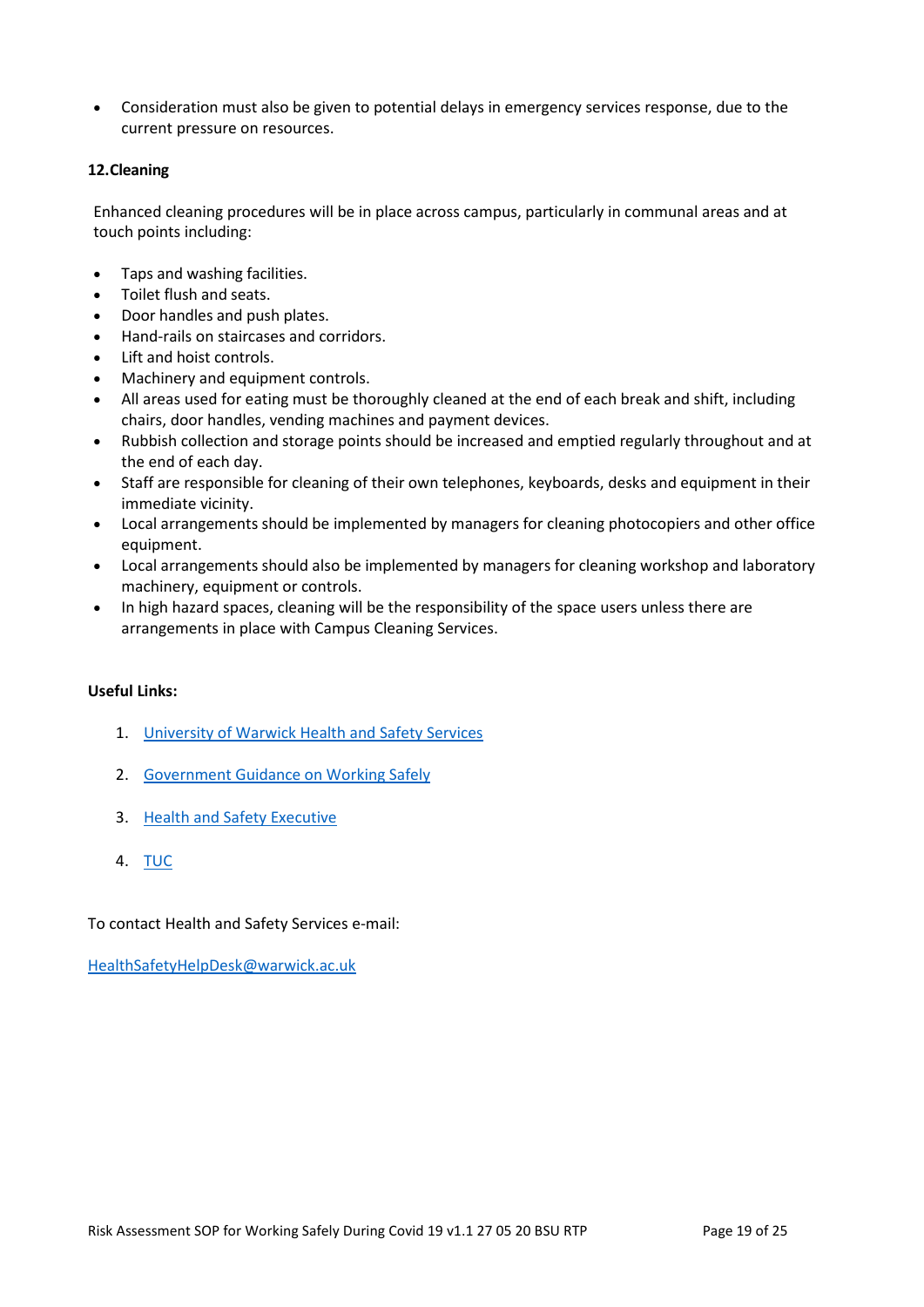# **Risk Assessment Form**  Title of Risk Assessment | BSU working practices during phase 2 of Covid-19 Date of assessment | 18/05/20 Department | Research Technology Platform | Department | Date review due Phase 3 Description of Task/Process  $\vert$  All daily work practices to reduce the risk of Covid-19 infection and maintain safe working practices Assessment carried out by  $\vert$  Sam Dixon Additional information and only critical activity research to be undertaken in the BSU - Any activity which has critical business consequences for the University if were to be delayed any further after Government 'lockdown' rules start to be relaxed. In terms of Research departments that would include: 1. Externally funded laboratory research activity (and the lab support services it relies on), including UKRI or similarly funded work, RTP activities, or work funded by industrial partners or similar sponsors. 2. Research required to prepare for (or bid for) future externally funded laboratory research activity (and the lab support services it relies on). 3. Laboratory based PhD student projects. Anything other than work falling into the categories above, and which is therefore not a critical activity, will be expected to take place remotely or continue to be paused (e.g. all data analysis and other desk based carried out by work by researchers to be undertaken remotely). **Appendix 1**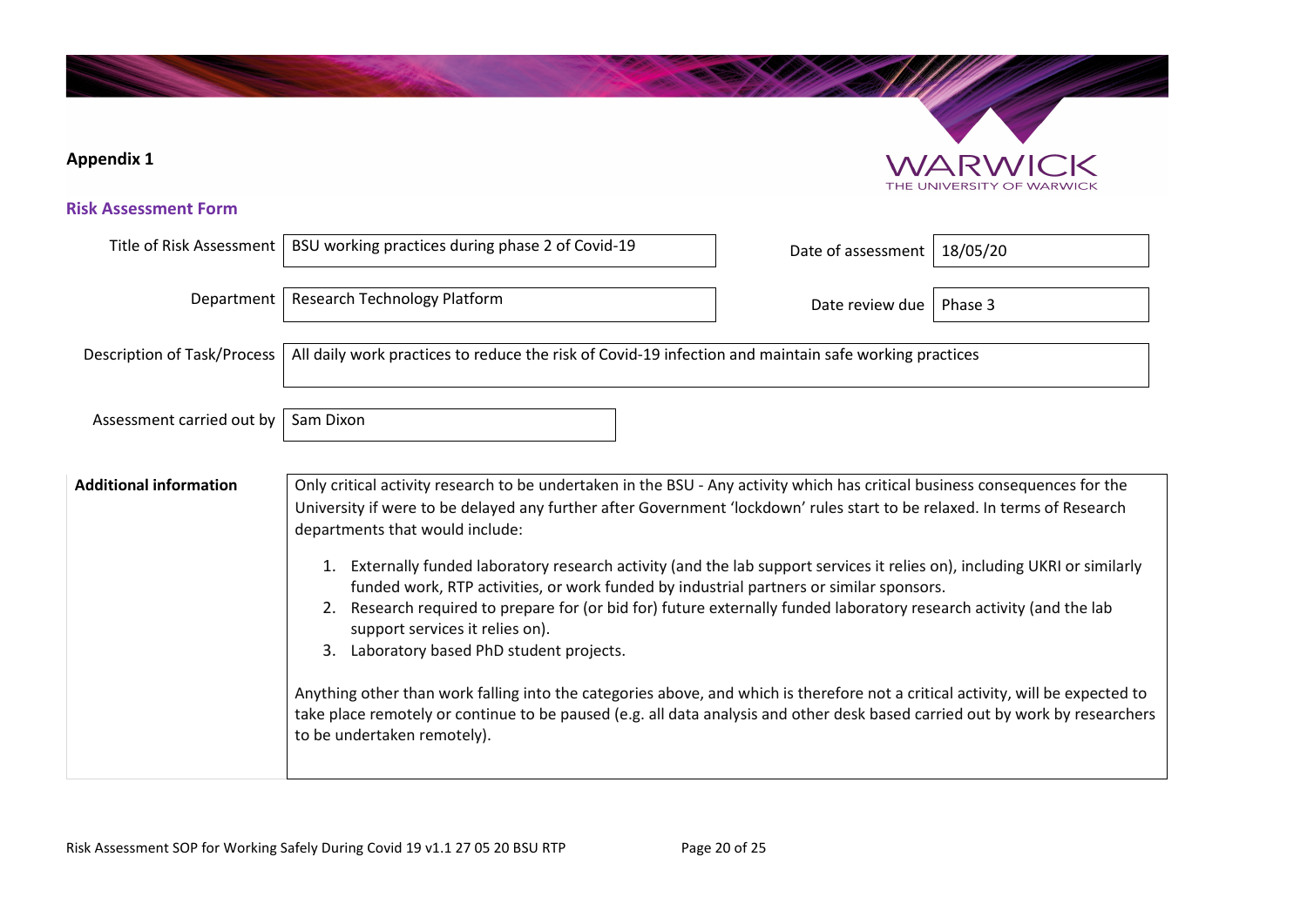

| <b>Hazards and how they may</b><br>cause harm                                    | Who may be at Risk?                                                                            | <b>Additional Control Measures required</b>                                                                                                                                                                                                                                                                                                                                                                                                                                                                                                                                                                                                                                                                                                                                                                                                                | <b>Final</b><br><b>Risk Level</b> |
|----------------------------------------------------------------------------------|------------------------------------------------------------------------------------------------|------------------------------------------------------------------------------------------------------------------------------------------------------------------------------------------------------------------------------------------------------------------------------------------------------------------------------------------------------------------------------------------------------------------------------------------------------------------------------------------------------------------------------------------------------------------------------------------------------------------------------------------------------------------------------------------------------------------------------------------------------------------------------------------------------------------------------------------------------------|-----------------------------------|
| <b>Working &lt;2m apart during</b><br>rodent surgical procedures                 | Surgeon<br>Non-sterile assistant                                                               | Non-sterile assistant must only to be present during critical phases of surgery and<br>must leave the room during non-critical phases.                                                                                                                                                                                                                                                                                                                                                                                                                                                                                                                                                                                                                                                                                                                     |                                   |
|                                                                                  |                                                                                                | When the Surgeon and Non-sterile assistant are present in the same room, FFP2<br>masks must be worn by both people. A face fit test must be undertaken and<br>passed prior to its use.                                                                                                                                                                                                                                                                                                                                                                                                                                                                                                                                                                                                                                                                     | Low                               |
| <b>Collection of rodents for</b><br>schedule 1 to reduce foot fall<br>in the BSU | <b>BSU staff</b><br>Researcher collecting the<br>animal<br>Other persons present in<br>the BSU | Researchers must request a collection >24hrs before the animal is required by<br>emailing biotech4@warwick.ac.uk and providing the animal(s) SID number (from<br>Softmouse) and the date & time required<br>BSU staff will confirm the collection time by return email ensuring there is at least<br>15min between collections to allow researchers to enter and leave the building<br>safely and without coming into contact with other researchers making collections.<br>BSU staff will place the required animal(s) into a transport box and leave this in<br>room A103 five minutes before the arranged collection time.<br>Only one researcher must come to collect the animal(s)<br>Hand sanitiser must be used before entering A103<br>Researchers collecting animals for schedule 1 tissue collection must not enter the<br>inner area of the BSU | Low                               |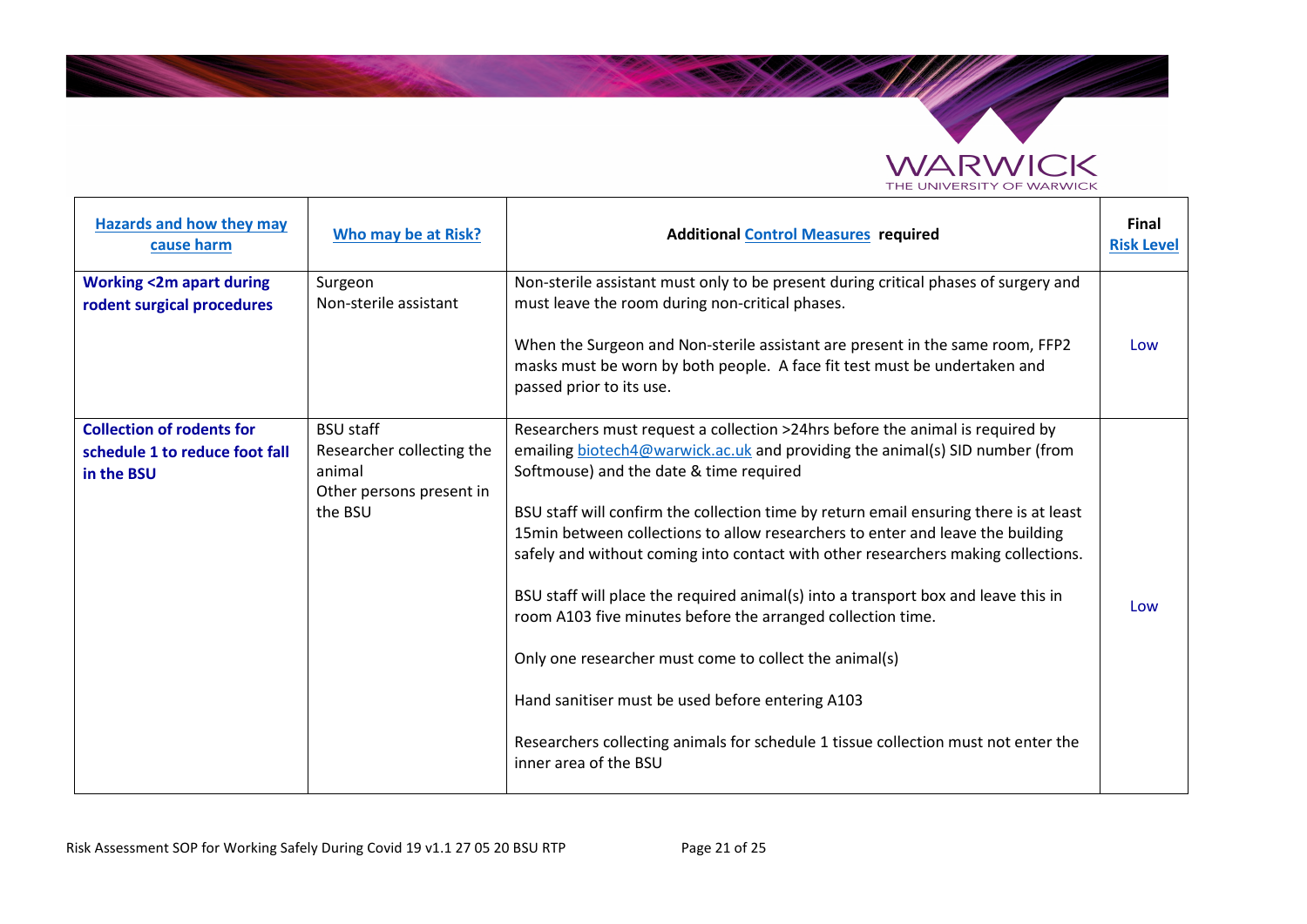

| Hazards and how they may<br>cause harm                      | Who may be at Risk?                                          | <b>Additional Control Measures required</b>                                                                                                                                                                                                                                                                                                                                                                                                                                                                                                                                              | <b>Final</b><br><b>Risk Level</b> |
|-------------------------------------------------------------|--------------------------------------------------------------|------------------------------------------------------------------------------------------------------------------------------------------------------------------------------------------------------------------------------------------------------------------------------------------------------------------------------------------------------------------------------------------------------------------------------------------------------------------------------------------------------------------------------------------------------------------------------------------|-----------------------------------|
| Provision of fish embryos to<br>reduce foot fall in the BSU | <b>BSU staff</b><br>Researchers working with<br>fish embryos | Fish matings to be requested via the normal sharepoint request form<br>BSU staff will mate up the fish (with a divider) the day before the embryos are<br>required. If there are insufficient BSU staff for this task, the fish research groups<br>will be informed and one nominated person from the group will set up the<br>matings.<br>Embryos to be collected from the main fish facility by one fish user at a time<br>Once the embryo collection is complete, fish users to notify the BSU staff via<br>biotech4@warwick.ac.uk who will then return the fish to their home tanks. | Low                               |
|                                                             |                                                              | Fish matings that are be set up by the research groups must be performed after<br>15:30 each day once the final fish feed at 15:00 has been completed by the BSU<br>staff.<br>Only one researcher will be permitted at any time in each room (A102, A119 &<br>A122)                                                                                                                                                                                                                                                                                                                      |                                   |
| <b>Bleaching embryos and raising</b><br>fry                 | All fish researchers<br><b>BSU staff</b>                     | Embryos are to be bleached by fish users working in A105<br>Fry to be raised will be collected from the incubator by a BSU member of staff<br>between 08:00 - 08:30 where no or reduced number of fish users are expected to<br>be in A105                                                                                                                                                                                                                                                                                                                                               | Low                               |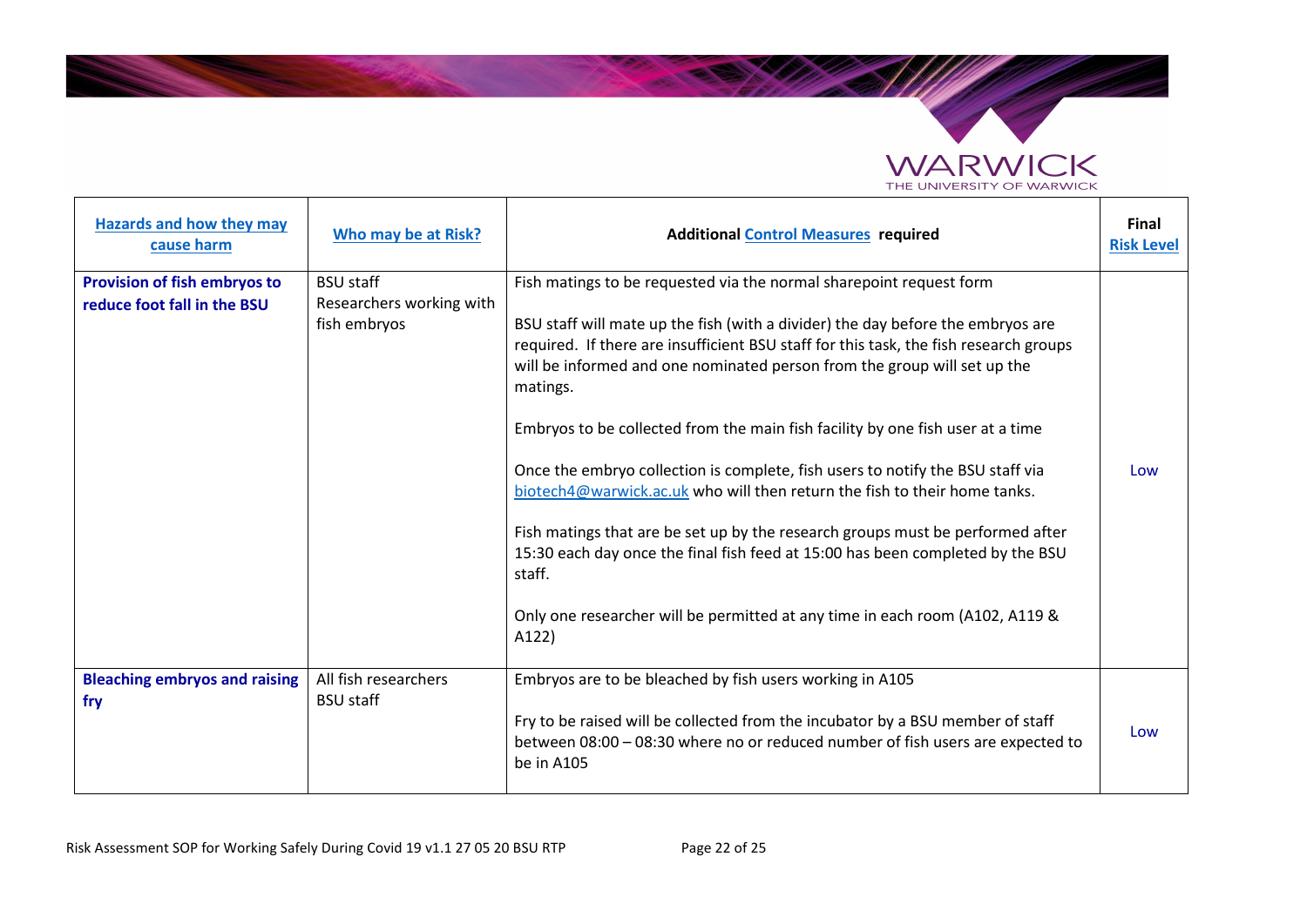

| Hazards and how they may<br>cause harm                    | Who may be at Risk?                                   | <b>Additional Control Measures required</b>                                                                                                                                                                                                                                                                                                                                                                                                                                                                                  | <b>Final</b><br><b>Risk Level</b> |
|-----------------------------------------------------------|-------------------------------------------------------|------------------------------------------------------------------------------------------------------------------------------------------------------------------------------------------------------------------------------------------------------------------------------------------------------------------------------------------------------------------------------------------------------------------------------------------------------------------------------------------------------------------------------|-----------------------------------|
| Daily working in A105                                     | All fish researchers<br><b>BSU staff</b>              | Injectors, microscopes, general equipment etc will be arranged to ensure at least 2<br>meters between workstations.<br>No more than 3 people will be permitted in A105 at any one time<br>Work will be conducted 7 days a week by split teams of researchers to ensure<br>minimal contact with others and maintain >2m social distancing<br>Shared multiuser equipment will have appropriate cleaning solutions for their use<br>and components available. Users must wipe down this equipment before and after<br>using it. | Low                               |
| <b>Daily husbandry routines</b><br>conducted by BSU staff | <b>BSU staff</b><br>Researchers present in<br>the BSU | BSU staff to conduct daily health checking in different rooms where possible<br>If BSU staff have to be in the same room then where possible they must work at<br>opposite ends of the room and maintain at least 2m between themselves or other<br>researchers<br>Cage change stations must be used at all times when cleaning rodents<br>Touch points to be disinfected by BSU staff at least daily<br>No more than 2 BSU staff to be in the fish facility at any one time                                                 | Low                               |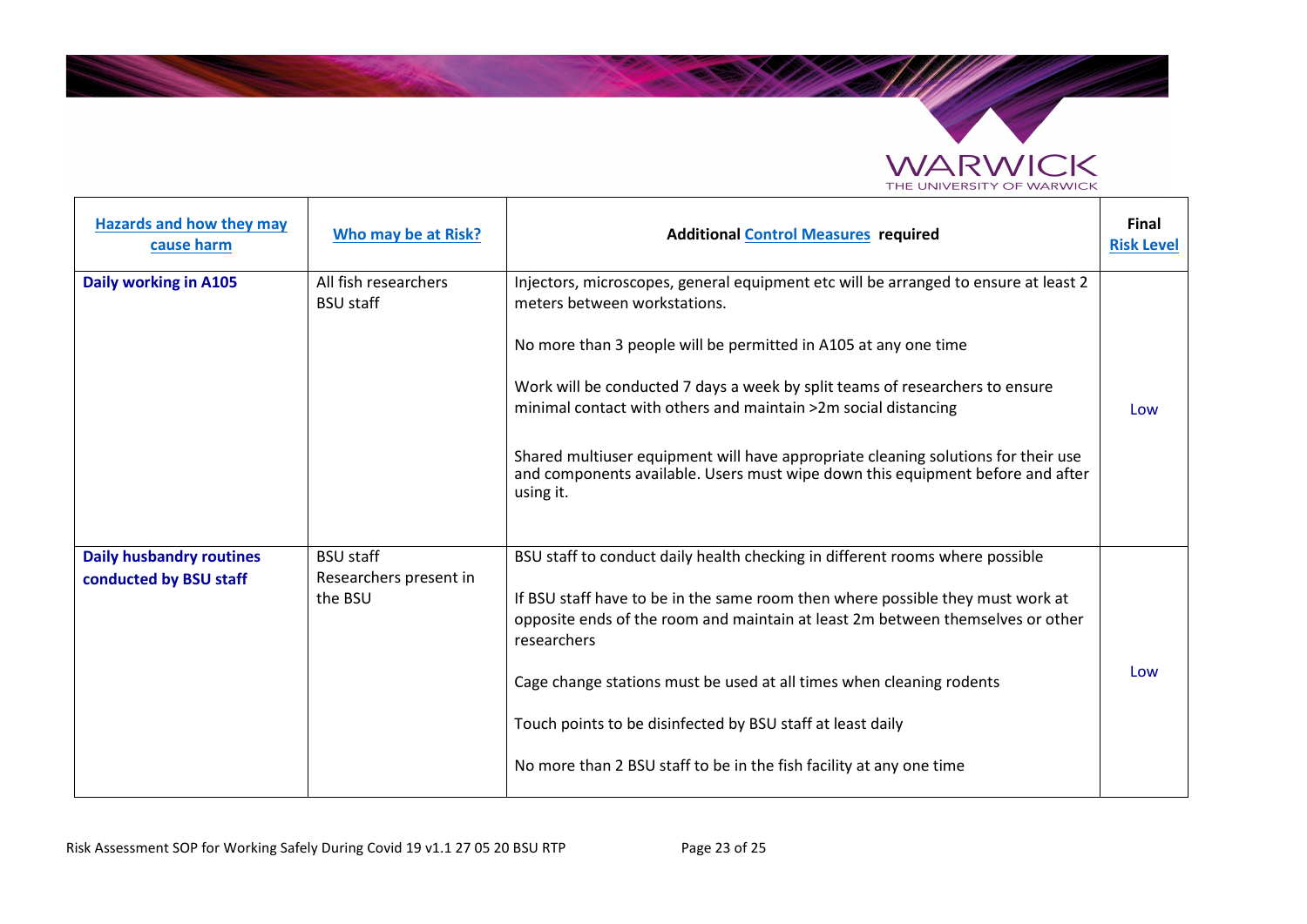

| Hazards and how they may<br>cause harm                                                                                                            | Who may be at Risk?                                   | <b>Additional Control Measures required</b>                                                                                                                                                                                                                                                                                                                                                                                                                                                                                                                                                                                                                                            | Final<br><b>Risk Level</b> |
|---------------------------------------------------------------------------------------------------------------------------------------------------|-------------------------------------------------------|----------------------------------------------------------------------------------------------------------------------------------------------------------------------------------------------------------------------------------------------------------------------------------------------------------------------------------------------------------------------------------------------------------------------------------------------------------------------------------------------------------------------------------------------------------------------------------------------------------------------------------------------------------------------------------------|----------------------------|
| <b>Routines to be conducted by</b><br><b>BSU researchers</b>                                                                                      | <b>BSU staff</b><br>Researchers present in<br>the BSU | All work surfaces and shared multiuser equipment will have appropriate cleaning<br>solutions for their use and components available. Users must wipe down<br>equipment / surfaces / areas as appropriate before and after use.                                                                                                                                                                                                                                                                                                                                                                                                                                                         | Low                        |
| <b>General provision to maintain</b><br>>2m distance between<br>personnel during all other<br>activities not specified in this<br>risk assessment | All personnel in the BSU                              | A maximum room occupancy will be displayed on the door to each room that must<br>be adhered to.<br>Only one person to be on the blue mat in the upper corridor (signing in area) at<br>any one time. Other personnel to remain behind the designated line (and<br>maintaining a 2m distance between other personnel) in the upper corridor until<br>the signing in area becomes free<br>All personnel to maintain at least 2 meters between each other. Where this<br>cannot be achieved and hasn't been risk assessed, please inform the BSU Manager<br>so that a risk assessment can be undertaken.<br>BSU staff to stagger break times if more than 3 staff are present in the unit | Low                        |

**Contractor**